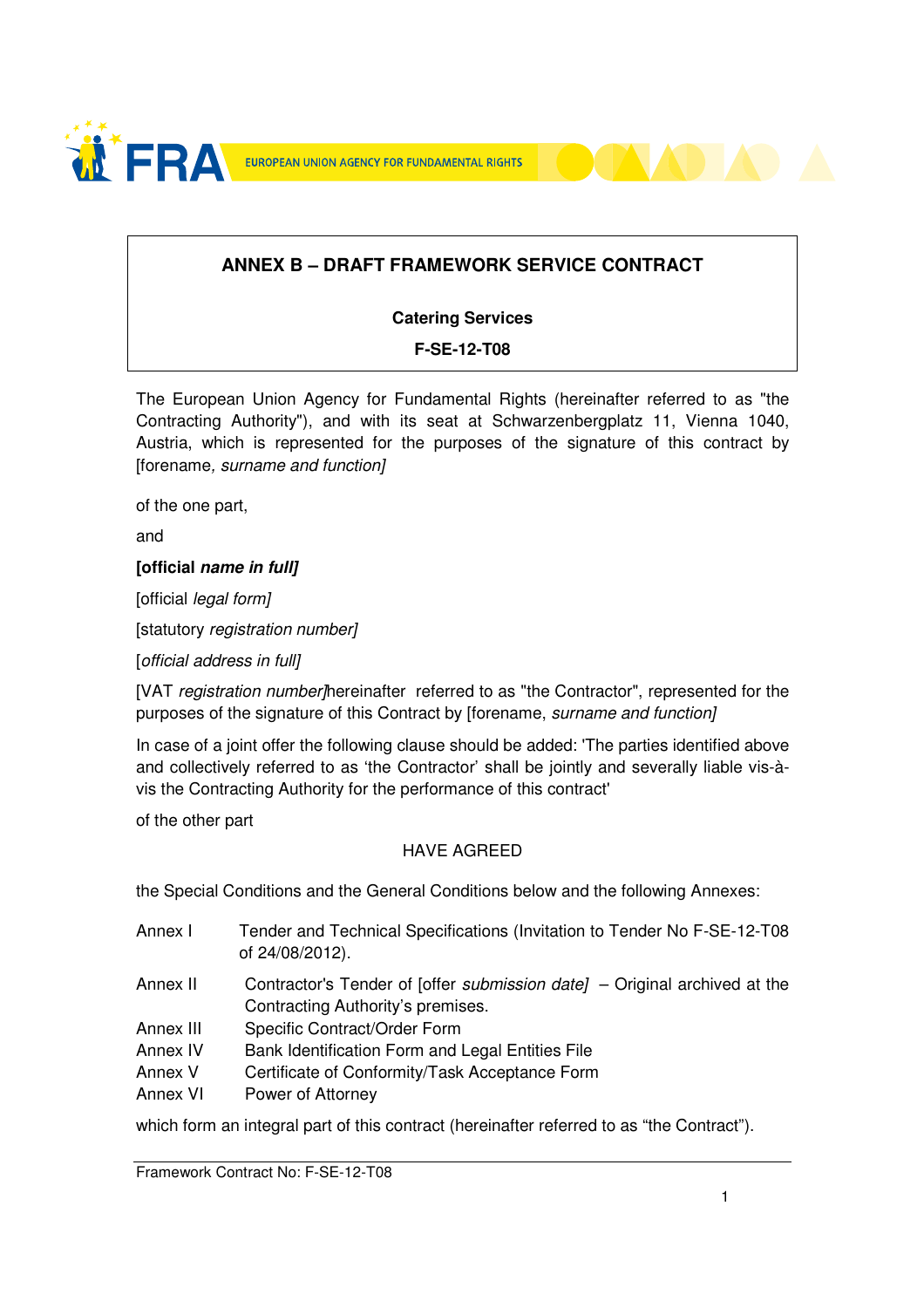The terms set out in the Special Conditions shall take precedence over those in the other parts of the Contract. The terms set out in the General Conditions shall take precedence over those in the Annexes. The terms set out in the Contract shall take precedence over those in the Specific Contracts and Order Forms. The terms set out in the Tender Specifications (Annex I) shall take precedence over those in the Tender (Annex II).

Subject to the above, the several instruments forming part of this Contract are to be taken as mutually explanatory. Ambiguities or discrepancies within or between such parts shall be explained or rectified by a written instruction issued by the Contracting Authority, subject to the rights of the Contractor under Article 1.8 should he dispute any such instruction.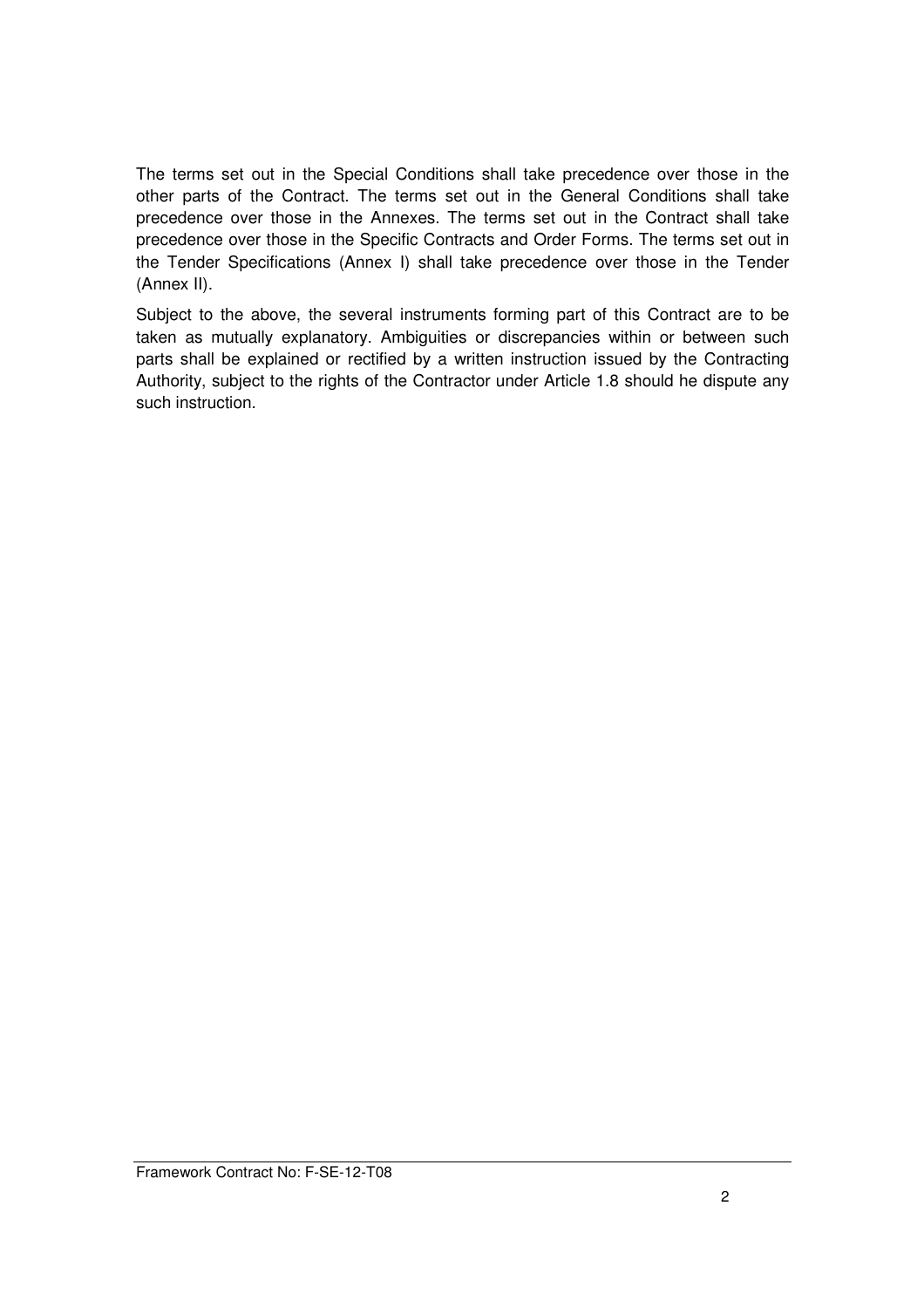# **1 SPECIAL CONDITIONS**

## **1.1 SUBJECT**

- **1.1.1.** The subject of the Contract is the provision of catering services to the Contracting Authority as set out in the Tender and Technical Specifications (Annex I).
- **1.1.2** Signature of the Contract imposes no obligation on the Contracting Authority to purchase. Only implementation of the Contract through Specific Contracts and Orders is binding on the Contracting Authority.
- **1.1.3** Once implementation of the Contract has been asked or has commenced, the Contractor shall reply and execute the tasks in accordance with all terms and conditions of the Contract.
- **1.1.4** The Contract does not confer on the Contractor any exclusive right to provide services described in Annex I to the Contracting Authority. The Contractor is selected as the *[to be completed]* contractor for a multiple framework contract in cascade.

## **1.2 DURATION**

- **1.2.1** The Contract shall enter into force on the date on which it is signed by the last contracting party.
- **1.2.**2 Under no circumstances may implementation commence before the date on which the Contract enters into force. Execution of the tasks may under no circumstances begin before the date on which the order or specific contract enters into force.
- **1.2.**3 The Contract is concluded for a period of 1 year with effect from the date on which it enters into force. This contractual period and all other periods specified in the Contract are calculated in calendar days unless otherwise indicated.
- **1.2.4** The orders or specific contracts shall be returned signed before the contract to which they refer expires. The Contract shall continue to apply to such orders and specific contracts executed after its expiry, but not later than six (6) months.
- **1.2.**5 The Contract shall be renewed automatically up to 3 times, under the same conditions, unless written notification to the contrary is sent by one of the contracting parties and received by the other before expiry of the period indicated in Article 0. Renewal does not imply any modification or deferment of existing obligations.

## **1.3 PRICES**

- **1.3.1** The prices of the services shall be as listed in Annex II.
- **1.3.2** Prices shall be expressed in EUR.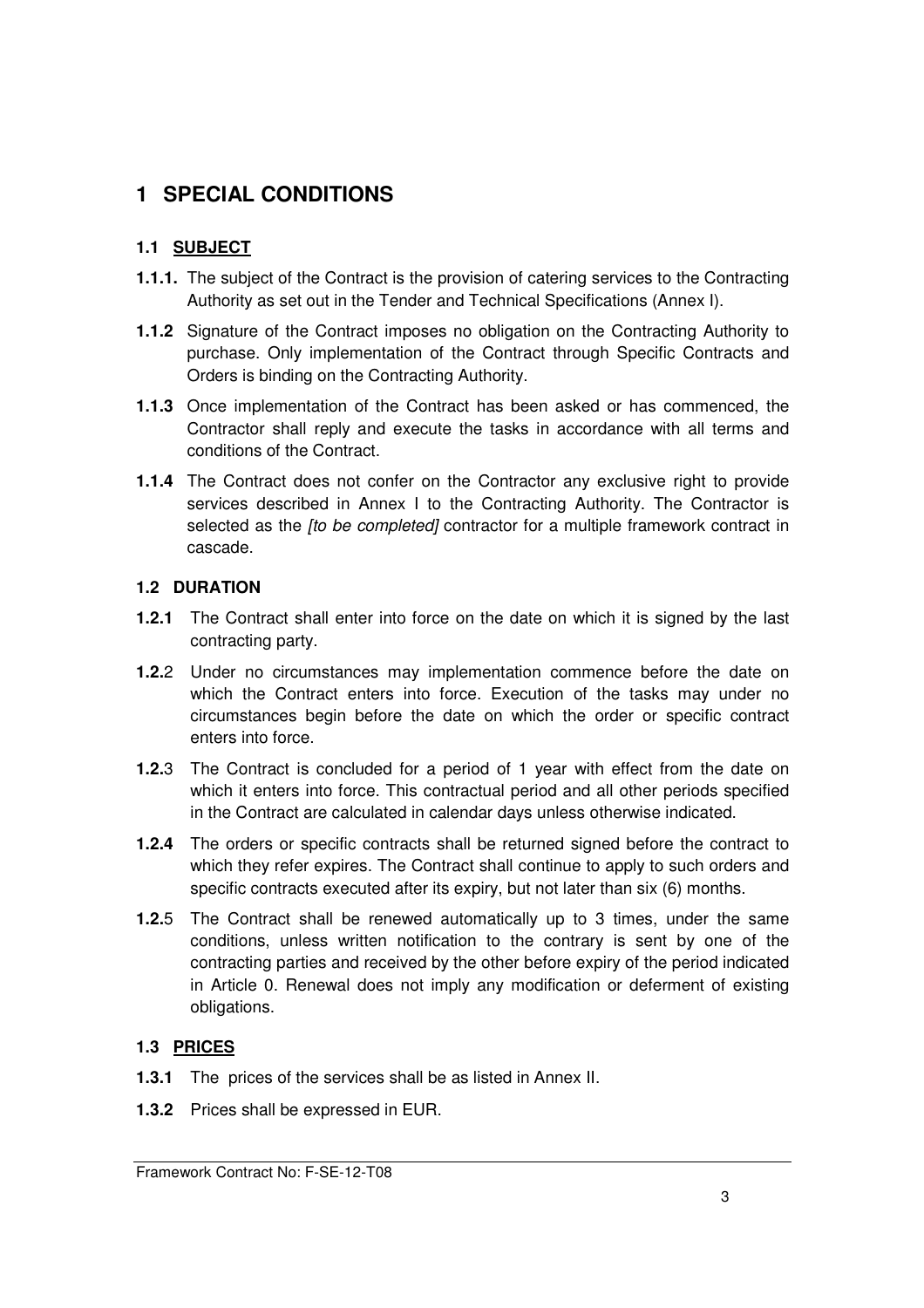1.3.2.1 Prices shall be fixed and not subject to revision for Orders placed during the first year of performance of the Contract.

From the beginning of the second and every following year of performance of the Contract, 80% of each price may be revised upwards or downwards if such revision is requested by one of the contracting parties by registered letter no later than three (3) months before the anniversary of the date on which it was signed.

Orders shall be placed on the basis of the prices in force on the date on which they are signed. Such prices shall not be subject to revision.

This revision shall be determined by the trend in the harmonised consumer price index MUICP published for the first time by the Publications Office of the European Union in the Eurostat monthly 'Data in focus' publication at http://www.ec.europa.eu/eurostat/.

Revision shall be calculated in accordance with the following formula:

$$
Pr = Po (0, 2+0, 8 - )
$$
  
lo

where:

Pr = revised price;

Po = price in the original tender;

 $Io = index$  for the month corresponding to the final date for submission of tenders;

 $Ir = index$  for the month corresponding to the date of receipt of the letter requesting a revision of prices.

## **1.4 IMPLEMENTATION OF THE CONTRACT**

**1.4.1** Within five (5) working days of an order form being sent by the Contracting Authority to the Contractor, the Contracting Authority shall receive it back, duly signed and dated. Should the Contractor be unavailable, he shall give reasons for refusal within the same period and the Contracting Authority shall be entitled to place the order with the next contractor on the list. In the event of failure to observe this deadline, the Contractor shall be considered unavailable. The period allowed for the execution of the tasks shall start to run on the date the Contractor signs the order form, unless a different date is indicated on the form.

Within five (5) working days of a request for services being sent by the Contracting Authority to the Contractor, the Contracting Authority shall receive an estimate of the resources to be allocated for its execution, with particulars in support. Should the Contractor be unavailable, he shall give reasons for refusal within the same period and the Contracting Authority shall be entitled to send a request to the next contractor on the list. In the event of failure to observe this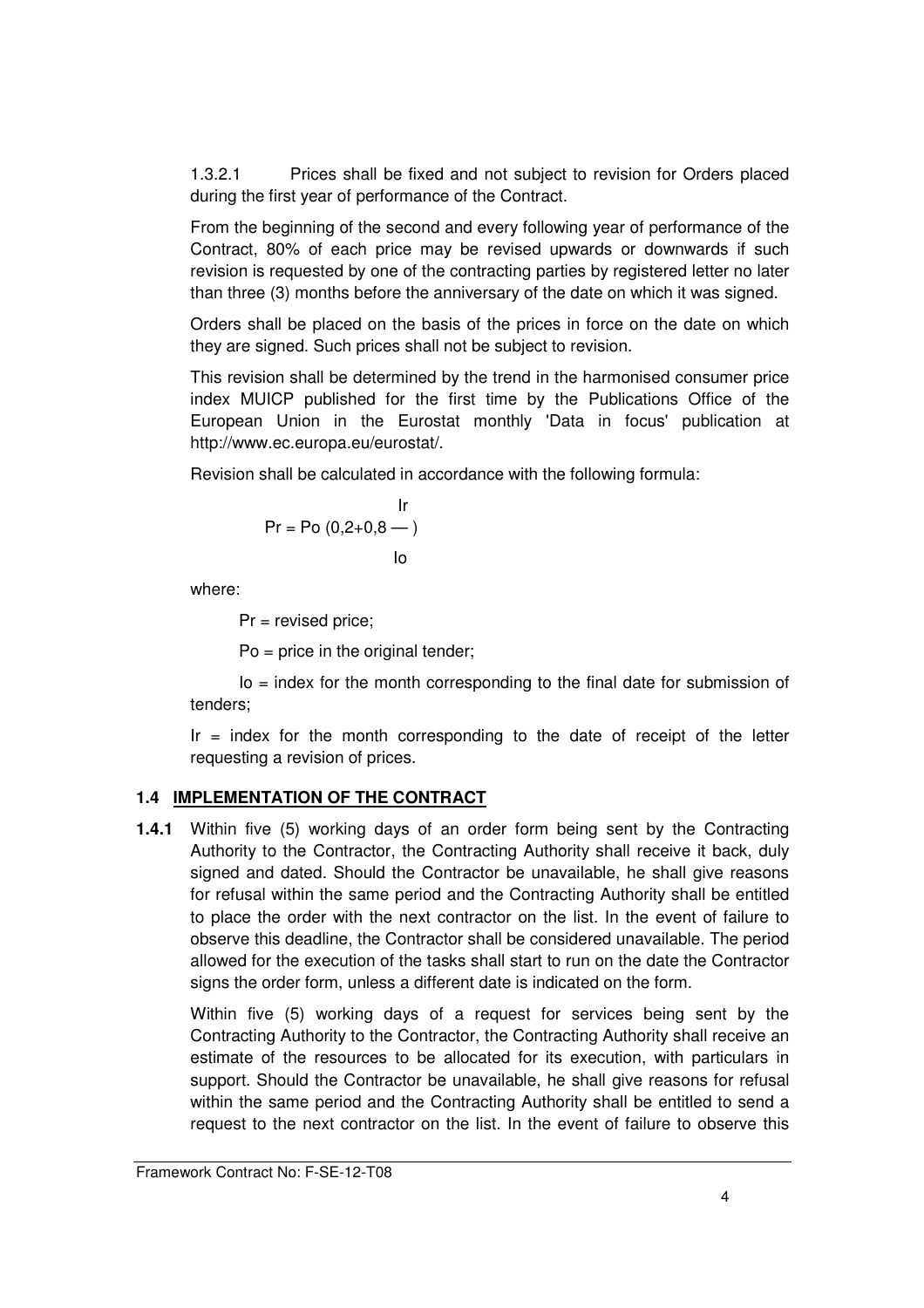deadline or disagreement on the allocation of resources, the Contractor shall be considered unavailable.

Within five (5) working days of a specific contract being sent by the Contracting Authority to the Contractor, the Contracting Authority shall receive it back, duly signed and dated. In the event of failure to observe this deadline, the Contractor shall be considered unavailable.

## **1.5 PAYMENT PERIODS**

Payments under the Contract shall be made in accordance with Article 2.4. Payments shall be executed only if the Contractor has fulfilled all his contractual obligations by the date on which the invoice is submitted. Payment requests may not be made if payments for previous periods have not been executed as a result of default or negligence on the part of the Contractor.

#### **1.5.1 PRE-FINANCING:**

No pre-financing payment is foreseen.

#### **1.5.2 INTERIM PAYMENTS:**

No interim payment is foreseen.

## **1.5.3 PAYMENT OF THE BALANCE:**

 The request for payment of the balance by the Contractor in accordance with the instructions laid down in Annex I shall be admissible if accompanied by:

the relevant invoices, indicating the reference number of the Contract and of the order or specific contract to which they refer;

when payment is linked to final acceptance, the task acceptance form, duly signed by the Contracting Authority, shall be attached to the invoice.

Within thirty (30) days from reception of the relevant invoices payment of the balance equal to 100% of the total contract value shall be made.

For Contractors established in Belgium, the orders shall include the following provision: 'En Belgique, l'utilisation de ce bon de commande vaut présentation d'une demande d'exemption de la TVA n° 450' or an equivalent statement in the Dutch or German language. The Contractor shall include the following statement in his invoice(s): 'Exonération de la TVA, article 42, paragraphe 3.3 du code de la TVA' or an equivalent statement in the Dutch or German language.

## **1.5.4 PERFORMANCE GUARANTEE:**

No performance guarantee is required

#### **1.6 BANK ACCOUNT**

Payments shall be made to the Contractor's bank account denominated in euro, identified as follows: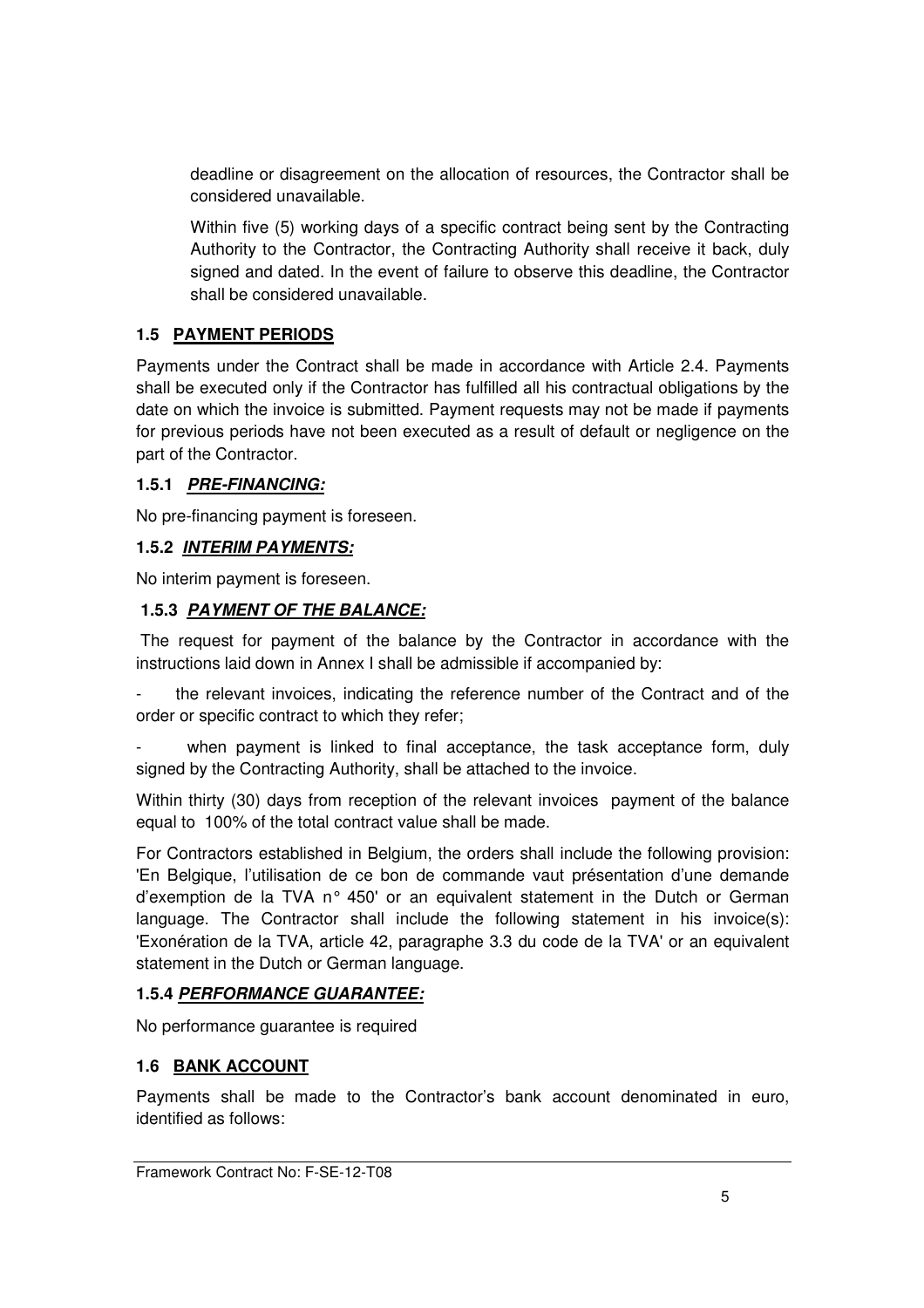Name of bank: [to be completed] Address of branch in full: [ to be completed] Exact designation of account holder: [ to be completed] Full account number including codes: [ to be completed] IBAN code: [ to be completed] BIC code: [ to be completed]

## **1.7 GENERAL ADMINISTRATIVE PROVISIONS**

Any communication relating to the Contract shall be made in writing and shall bear the Contract and order or specific contract reference numbers.

Ordinary mail shall be deemed to have been received by the Contracting Authority on the date on which it is registered by the department responsible indicated below. Communications shall be sent to the following addresses:

#### Contracting Authority:

European Union Agency for Fundamental Rights to the attention of Mr. Constantinos Manolopoulos Schwarzenbergplatz 11, Vienna 1040, Austria

Contractor:

Mr/Mrs/Ms [complete]

[Function]

[Company name]

[Official address in full]

## **1.8 APPLICABLE LAW AND SETTLEMENT OF DISPUTES**

- **1.8.1** The Contract shall be governed by Union Law, complemented, where necessary, by the national substantive law of Austria.
- **1.8.1a** Without prejudice to Article 1.8.2, in the event that any dispute arises between the parties resulting from the interpretation or application of the Contract and the dispute is not resolved by negotiation, the parties may agree to submit the dispute to mediation.

If any party to the dispute gives written notice to the other party of its desire to commence mediation, and the other party agrees in writing, the parties shall jointly appoint a mutually acceptable mediator within two (2) weeks of the date of the said written agreement. If the parties are unable to agree upon the appointment of a mediator within that time period, any party may apply to [court,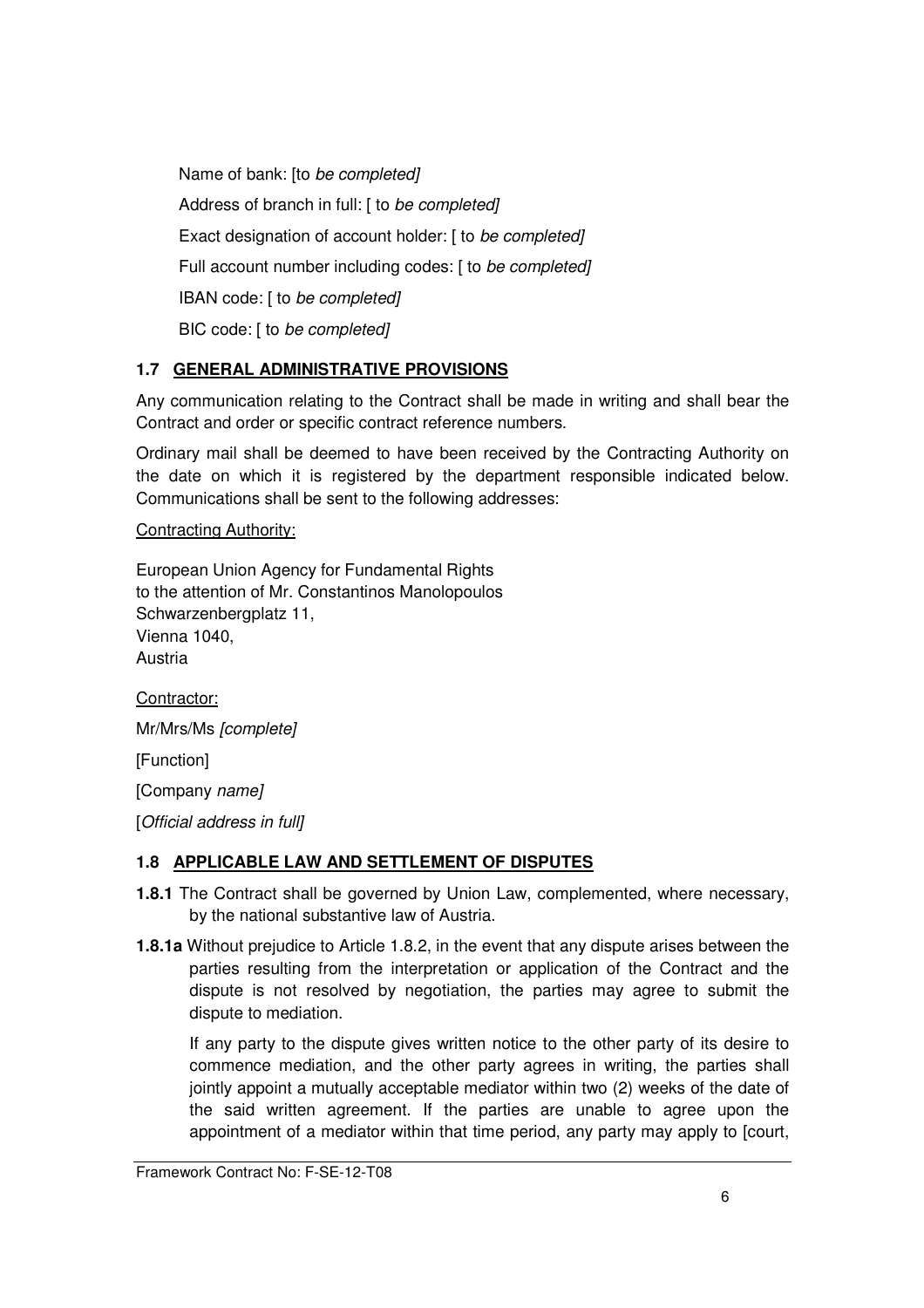organization or person agreed to by the parties when signing the Contract], for the appointment of a mediator.

The mediator's written proposal or his written conclusion stating that no proposal can be made, shall be produced within two (2) months of the date of the written agreement by the second party to commence mediation. The mediator's proposal or conclusion shall not be binding for the parties, who reserve the right to bring the dispute before the courts, as per Article 1.8.2.

Within two (2) weeks of the date of notification of the proposal by the mediator, the parties can conclude a written agreement, duly signed by all parties, based on the proposal.

The parties further agree to share equally the costs of mediation by the mediator, which costs will not include any other costs incurred by a party in connection with the mediation.

**1.8.2** Any dispute between the parties resulting from the interpretation or application of the Contract which cannot be settled amicably shall be brought before the Court of Justice of the European Union.

## **1.9 DATA PROTECTION**

Any personal data included in or relating to the Contract, including its execution shall be processed pursuant to Regulation (EC) No 45/2001 on the protection of individuals with regard to the processing of personal data by the Community institutions and bodies and on the free movement of such data. The data shall be processed solely for the purposes of the performance, management and monitoring of the Contract by the head of Administration of the Agency without prejudice to possible transmission to the bodies charged with a monitoring or inspection task in application of Union law. The Contractor shall have the right of access to his/her personal data and the right to rectify any such data. Should the Contractor have any queries concerning the processing of his/her personal data, s/he shall address them to the Head of Administration of the Agency. The Contractor shall have right of recourse at any time to the European Data Protection Supervisor.

Where the Contract requires the processing of personal data, the Contractor may act only under the supervision of the data controller, in particular with regard to the purposes of the processing, the categories of data which may be processed, the recipients of the data, and the means by which the data subject may exercise his/her rights.

The data shall be confidential within the meaning of Regulation (EC) No 45/2001 of the European Parliament and of the Council on the protection of individuals with regard to the processing of personal data by Community institutions and bodies and on the free movement of such data. The Contractor shall limit access to the data to the staff strictly necessary for the performance, management and monitoring of the Contract.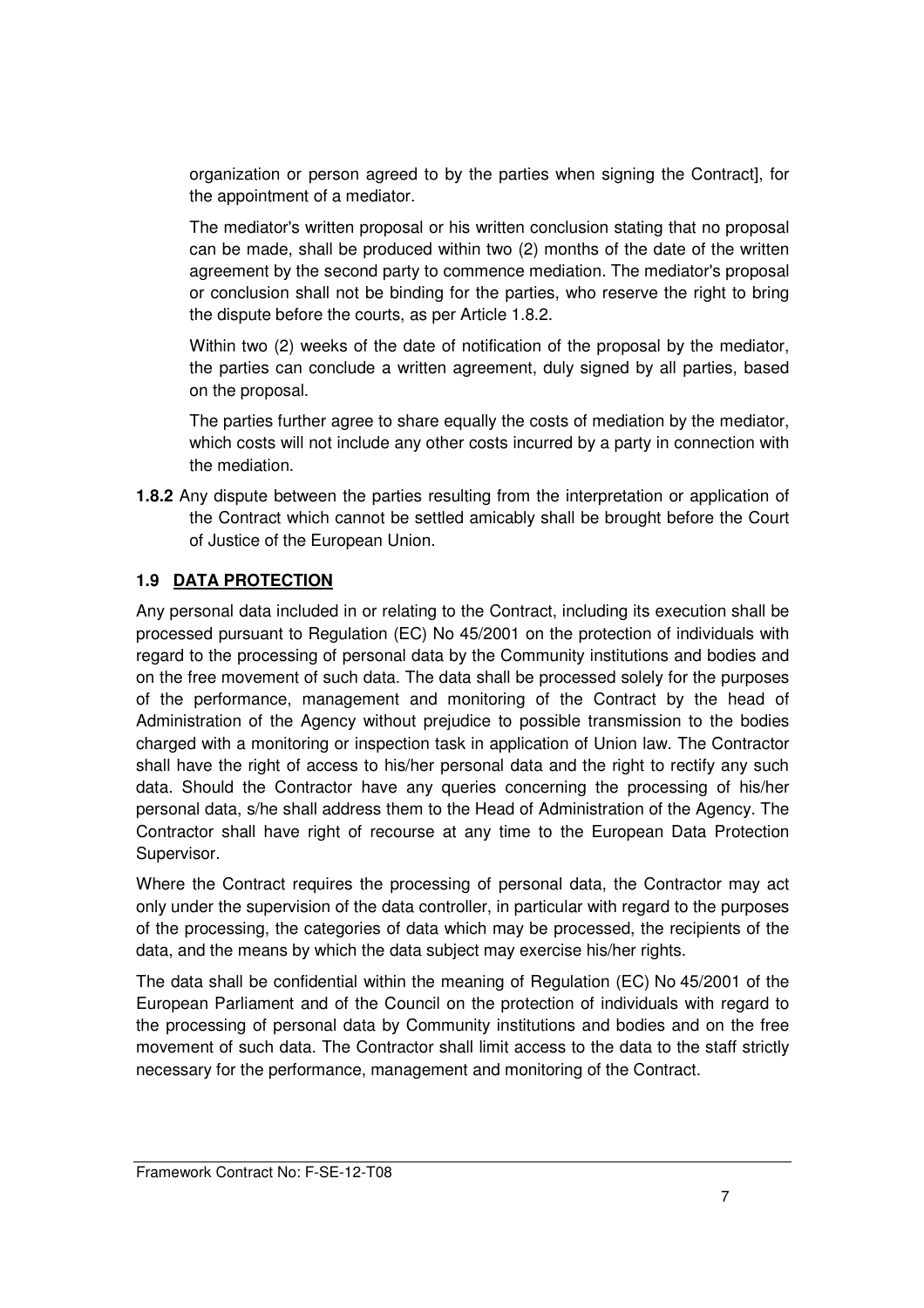The Contractor undertakes to adopt appropriate technical and organisational security measures having regard to the risks inherent in the processing and to the nature of the personal data concerned in order to:

- a) prevent any unauthorised person from having access to computer systems processing personal data, and especially:
	- a) unauthorised reading, copying, alteration or removal of storage media;

b) unauthorised data input as well as any unauthorised disclosure, alteration or erasure of stored personal data;

c) unauthorised persons from using data-processing systems by means of data transmission facilities;

- b) ensure that authorised users of a data-processing system can access only the personal data to which their access right refers;
- c) record which personal data have been communicated, when and to whom;
- d) ensure that personal data being processed on behalf of third parties can be processed only in the manner prescribed by the contracting institution or body;
- e) ensure that, during communication of personal data and transport of storage media, the data cannot be read, copied or erased without authorisation;
- f) design its organisational structure in such a way that it meets data protection requirements.

## **1.10 TERMINATION BY EITHER CONTRACTING PARTY**

Either contracting party may, of its own volition and without being required to pay compensation, terminate the Contract by serving three (3) months' formal prior notice. Should the Contracting Authority terminate the Contract, the Contractor shall only be entitled to payment corresponding to the goods and/or services ordered before the termination date. On receipt of the letter terminating the Contract, the Contractor shall take all appropriate measures to minimise costs, prevent damage, and cancel or reduce his commitments. He shall draw up the documents required by the Special Conditions for the goods delivered and services rendered up to the date on which termination takes effect, within a period not exceeding sixty (60) days from that date.

## **1.10A CONTRACT CONCLUDED DURING STANDSTILL PERIOD**

In case this Contract was signed by both the Contracting Authority and the Contractor before the expiry of fourteen (14) calendar days from the day after simultaneous dispatch of information about the award decisions and decisions to reject, this Contract shall be null and void.

This article is not applicable for contracts not covered by Directive 2004/18/EC and in cases indicated in Article 158a(2) of the rules for the implementation of the Financial Regulation (Regulation No 2342/2002).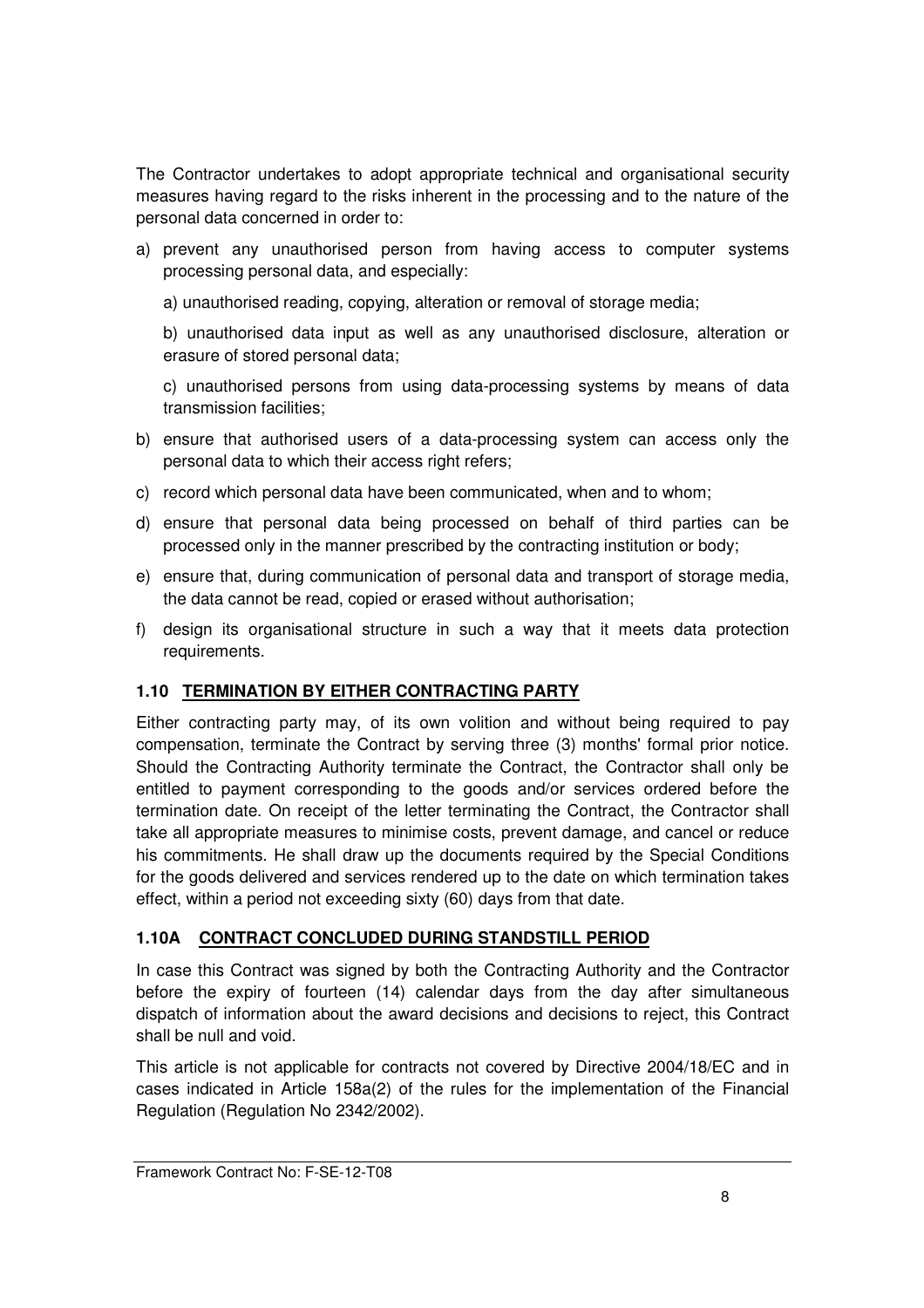## **1.11 FISCAL PROVISIONS**

The Contracting Authority is in respect of its financial interest in this Contract exempt from all duties and taxes, including value added tax.

The Contractor is subject to Value Added Tax. The Value Added Tax registration No. of the contractor is: [to be completed].

If the Contractor is not exempt from Value Added and other Taxes, he shall make available to the Contracting Authority, upon request, all supporting documents which the Contracting Authority might need in order to apply to the tax authorities for the reimbursement pursuant to Articles 3 and 4 of the Protocol on the Privileges and Immunities of the European Union of any duties and taxes paid in the course of the performance of this Contract.

Where the Contractor is exempt from Value Added Tax, he is required to submit proof from to this effect from his tax authorities or by a professional, who enjoys special public trust (certified accountant, attorney).

If the Contract is subject to VAT outside Austria, but within the scope of application of Council Directive 2006/112/EC, the Contractor declares to accept (for submission to the relevant tax authorities) the duly completed form according to Art. 151 of the specified directive, and to invoice the Contracting Authority the net price of the contract i.e. excluding VAT. In this case, the Contracting Authority will only pay the net price of the contract.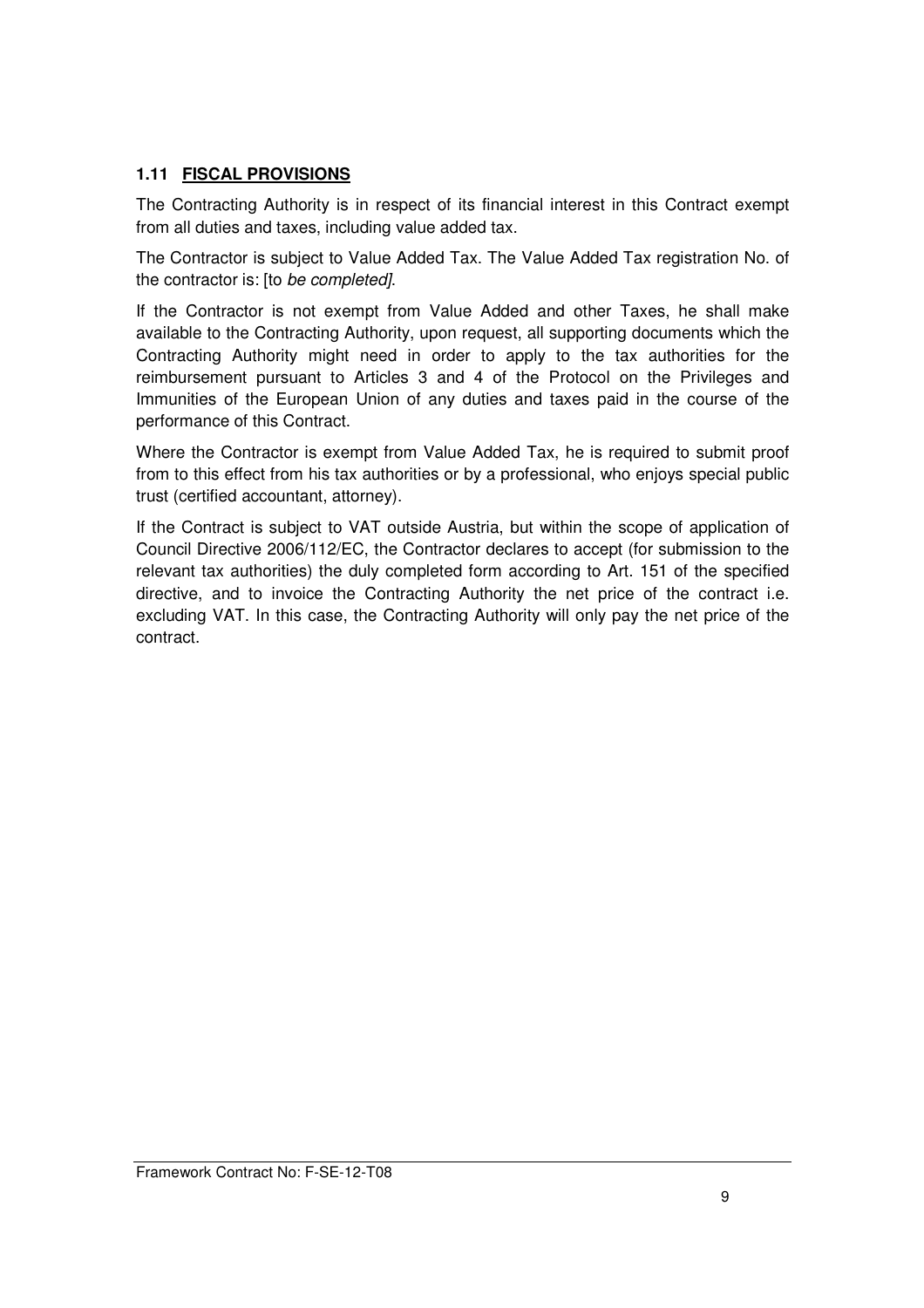# **2 GENERAL CONDITIONS**

## **2.1 PERFORMANCE OF THE CONTRACT**

- **2.1.1** The Contractor shall perform the Contract to the highest professional standards. The Contractor shall have sole responsibility for complying with any legal obligations incumbent on him, notably those resulting from employment, tax and social legislation.
- **2.1.2** The Contractor shall have sole responsibility for taking the necessary steps to obtain any permit or licence required for performance of the Contract under the laws and regulations in force at the place where the tasks assigned to him are to be executed.
- **2.1.3** Without prejudice to Article 2.3 any reference made to the Contractor's staff in the Contract shall relate exclusively to individuals involved in the performance of the Contract.
- **2.1.4** The Contractor must ensure that any staff performing the Contract have the professional qualifications and experience required for the execution of the tasks assigned to him.
- **2.1.5** The Contractor shall neither represent the Contracting Authority nor behave in any way that would give such an impression. The Contractor shall inform third parties that he does not belong to the European public service.
- **2.1.6** The Contractor shall have sole responsibility for the staff who execute the tasks assigned to him.

The Contractor shall make provision for the following employment or service relationships with his staff:

- staff executing the tasks assigned to the Contractor may not be given orders direct by the Contracting Authority;
- the Contracting Authority may not under any circumstances be considered to be the staff's employer and the said staff shall undertake not to invoke in respect of the Contracting Authority any right arising from the contractual relationship between the Contracting Authority and the Contractor.
- **2.1.7** In the event of disruption resulting from the action of a member of the Contractor's staff working on Contracting Authority premises or in the event of the expertise of a member of the Contractor's staff failing to correspond to the profile required by the Contract, the Contractor shall replace him without delay. The Contracting Authority shall have the right to request the replacement of any such member of staff, stating its reasons for so doing. Replacement staff must have the necessary qualifications and be capable of performing the Contract under the same contractual conditions. The Contractor shall be responsible for any delay in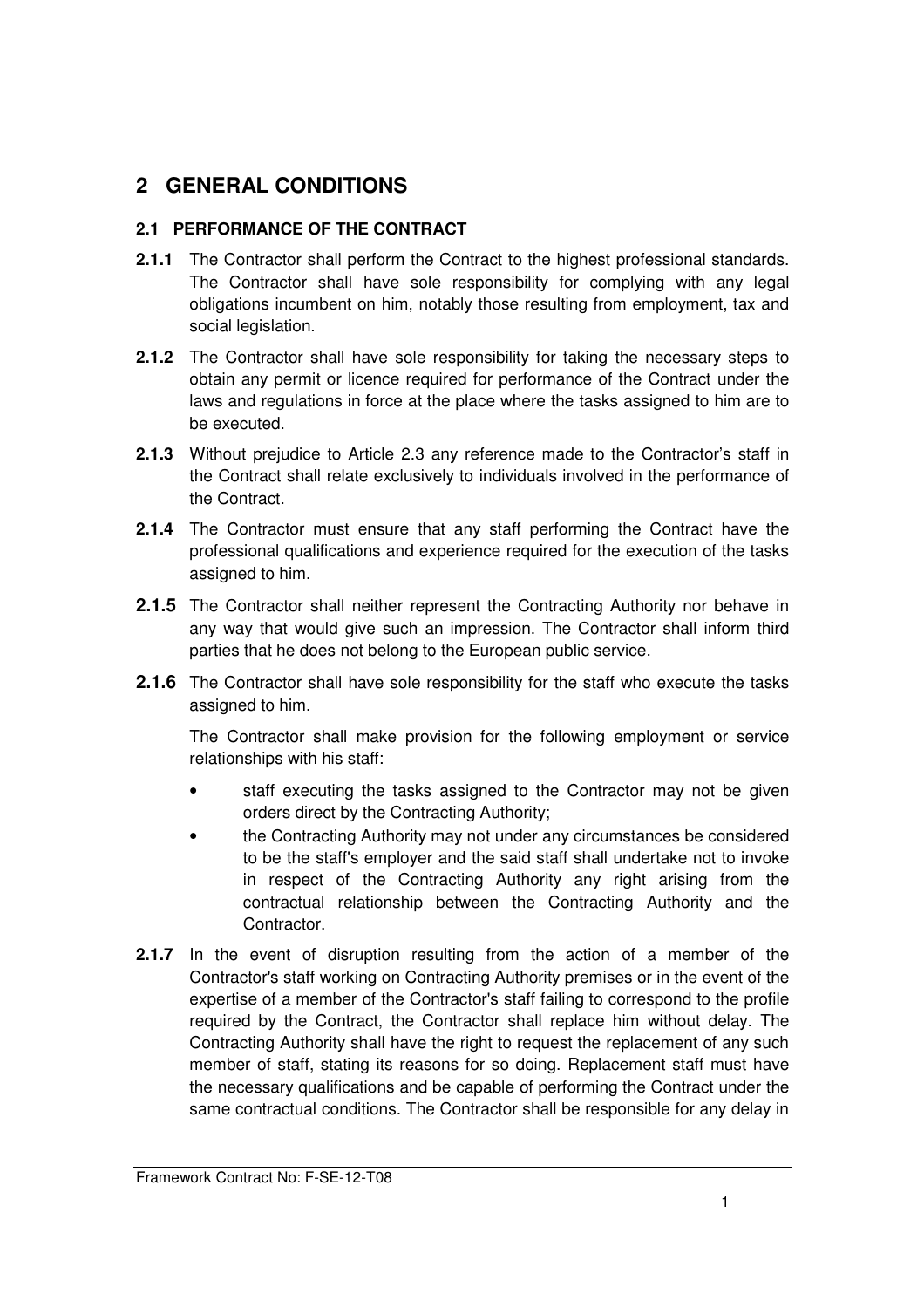the execution of the tasks assigned to him resulting from the replacement of staff in accordance with this Article.

- **2.1.8** Should any unforeseen event, action or omission directly or indirectly hamper execution of the tasks, either partially or totally, the Contractor shall immediately and on his own initiative record it and report it to the Contracting Authority. The report shall include a description of the problem and an indication of the date on which it started and of the remedial action taken by the Contractor to ensure full compliance with his obligations under the Contract. In such event the Contractor shall give priority to solving the problem rather than determining liability.
- **2.1.9** Should the Contractor fail to perform his obligations under the Contract in accordance with the provisions laid down therein, the Contracting Authority may - without prejudice to its right to terminate the Contract - reduce or recover payments in proportion to the scale of the failure. In addition, the Contracting Authority may impose penalties or liquidated damages provided for in Article 2.16.

## **2.2 LIABILITY**

- **2.2.1** The Contracting Authority shall not be liable for damage sustained by the Contractor in performance of the Contract except in the event of wilful misconduct or gross negligence on the part of the Contracting Authority.
- **2.2.2** The Contractor shall be liable for any loss or damage caused by himself in performance of the Contract, including in the event of subcontracting under Article 2.13. The Contracting Authority shall not be liable for any act or default on the part of the Contractor in performance of the Contract.
- **2.2.3** The Contractor shall provide compensation in the event of any action, claim or proceeding brought against the Contracting Authority by a third party as a result of damage caused by the Contractor in performance of the Contract.
- **2.2.4** In the event of any action brought by a third party against the Contracting Authority in connection with performance of the Contract, the Contractor shall assist the Contracting Authority. Expenditure incurred by the Contractor to this end may be borne by the Contracting Authority.
- **2.2.5** The Contractor shall take out insurance against risks and damage relating to performance of the Contract if required by the relevant applicable legislation. He shall take out supplementary insurance as reasonably required by standard practice in the industry. A copy of all the relevant insurance contracts shall be sent to the Contracting Authority should it so request.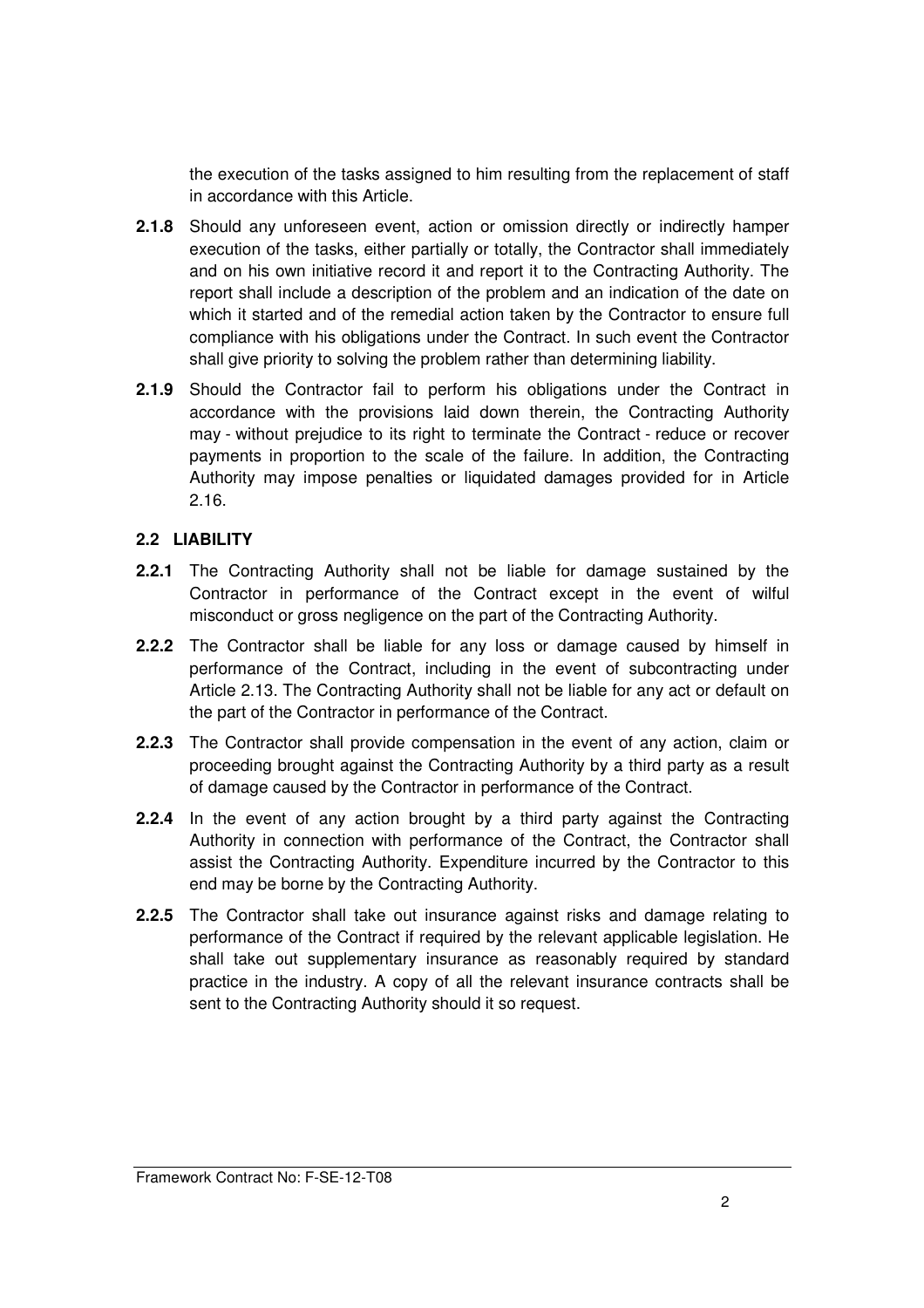## **2.3 CONFLICT OF INTERESTS**

**2.3.1** The Contractor shall take all necessary measures to prevent any situation that could compromise the impartial and objective performance of the Contract. Such conflict of interests could arise in particular as a result of economic interest, political or national affinity, family or emotional ties, or any other relevant connection or shared interest. Any conflict of interests which could arise during performance of the Contract must be notified to the Contracting Authority in writing without delay. In the event of such conflict, the Contractor shall immediately take all necessary steps to resolve it.

 The Contracting Authority reserves the right to verify that such measures are adequate and may require additional measures to be taken, if necessary, within a time limit which it shall set. The Contractor shall ensure that his staff, board and directors are not placed in a situation which could give rise to conflict of interests. Without prejudice to Article 2.1 the Contractor shall replace, immediately and without compensation from the Contracting Authority, any member of his staff exposed to such a situation.

- **2.3.2** The Contractor shall abstain from any contact likely to compromise his independence.
- **2.3.3** The Contractor declares:
	- that he has not made and will not make any offer of any type whatsoever from which an unjustified advantage can be derived under the Contract,
	- that he has not granted and will not grant, has not sought and will not seek, has not attempted and will not attempt to obtain, and has not accepted and will not accept, any advantage, financial or in kind, to or from any party whatsoever, where such advantage constitutes an illegal practice or involves corruption, either directly or indirectly, inasmuch as it is an incentive or reward relating to performance of the Contract.
- **2.3.4** The Contractor shall pass on all the relevant obligations in writing to his staff, board, and directors as well as to third parties involved in performance of the Contract. A copy of the instructions given and the undertakings made in this respect shall be sent to the Contracting Authority should it so request.

## **2.4 INVOICING AND PAYMENTS**

**2.4.1** Pre-financing:

Where required by Article 1.4.1, the Contractor shall provide a financial guarantee in the form of a bank guarantee or equivalent supplied by a bank or an authorised financial institution (guarantor) equal to the amount indicated in the same Article to cover pre-financing under the Contract. Such guarantee may be replaced by a joint and several guarantee by a third party.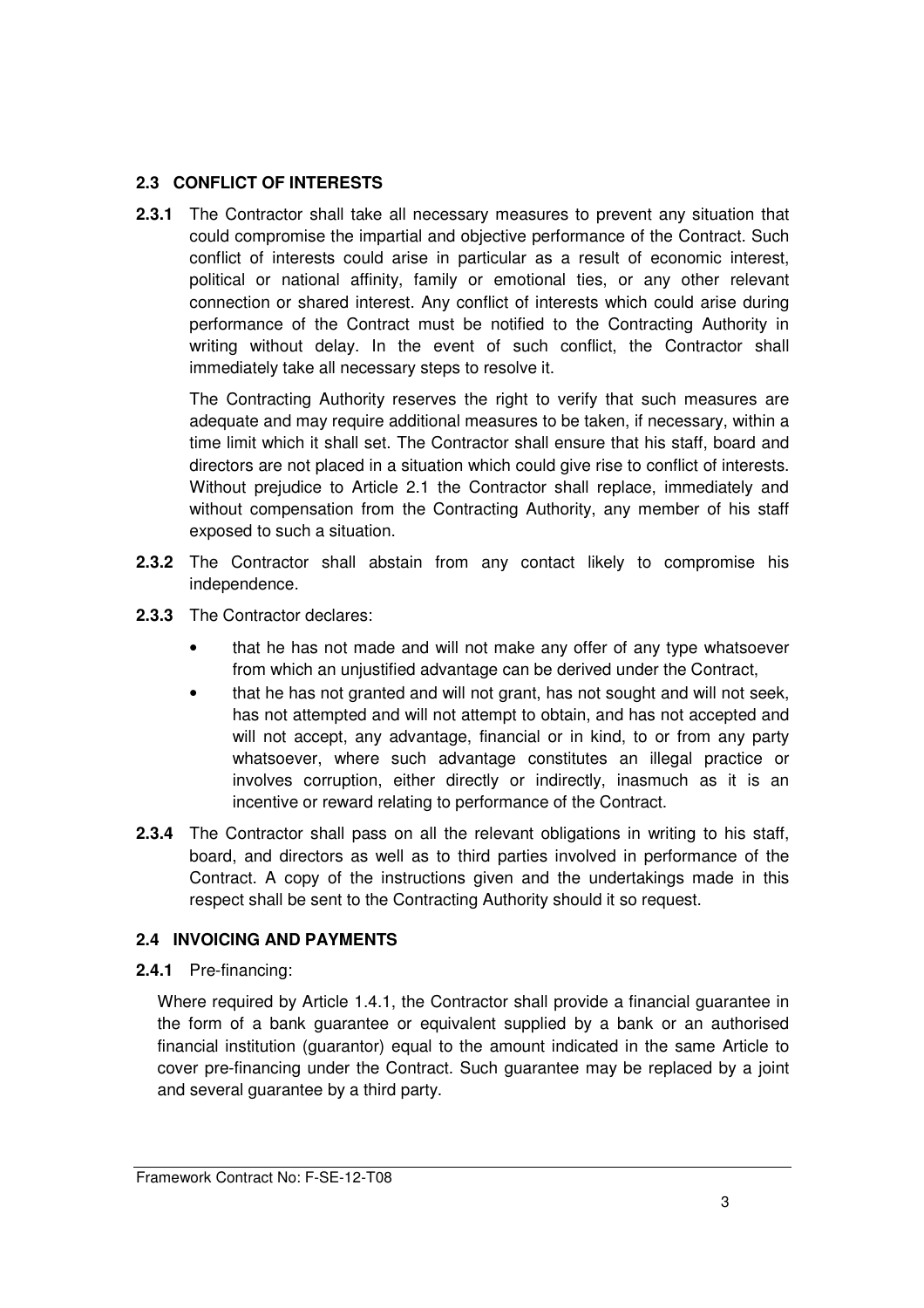The guarantor shall pay to the Contracting Authority at its request an amount corresponding to payments made by it to the Contractor which have not yet been covered by equivalent work on his part.

The guarantor shall stand as first-call guarantor and shall not require the Contracting Authority to have recourse against the principal debtor (the Contractor).

The guarantee shall specify that it enters into force at the latest on the date on which the Contractor receives the pre-financing. The Contracting Authority shall release the guarantor from its obligations as soon as the Contractor has demonstrated that any pre-financing has been covered by equivalent work. The guarantee shall be retained until the pre-financing has been deducted from interim payments or payment of the balance to the Contractor. It shall be released the following month or, at the latest, three (3) months after the issuance of a recovery order. The cost of providing such guarantee shall be borne by the Contractor.

**2.4.2** Interim payment:

At the end of each of the periods indicated in Annex I the Contractor shall submit to the Contracting Authority a formal request for payment accompanied by those of the following documents which are provided for in the Special Conditions:

- $\triangleright$  an interim technical report in accordance with the instructions laid down in Annex I;
- $\triangleright$  the relevant invoices indicating the reference number of the Contract and of the order or specific contract to which they refer;
- $\triangleright$  statements of reimbursable expenses in accordance with Article 2.7.

If the report is a condition for payment, on receipt the Contracting Authority shall have the period of time indicated in the Special Conditions in which:

- $\triangleright$  to approve it, with or without comments or reservations, or suspend such period and request additional information; or
- $\triangleright$  to reject it and request a new report.

If the Contracting Authority does not react within this period, the report shall be deemed to have been approved. Approval of the report does not imply recognition either of its regularity or of the authenticity, completeness or correctness of the declarations or information enclosed.

Where the Contracting Authority requests a new report because the one previously submitted has been rejected, this shall be submitted within the period of time indicated in the Special Conditions. The new report shall likewise be subject to the above provisions.

**2.4.3** Payment of the balance:

Within sixty (60) days of completion of the tasks referred to in each order or specific contract, the Contractor shall submit to the Contracting Authority a formal request for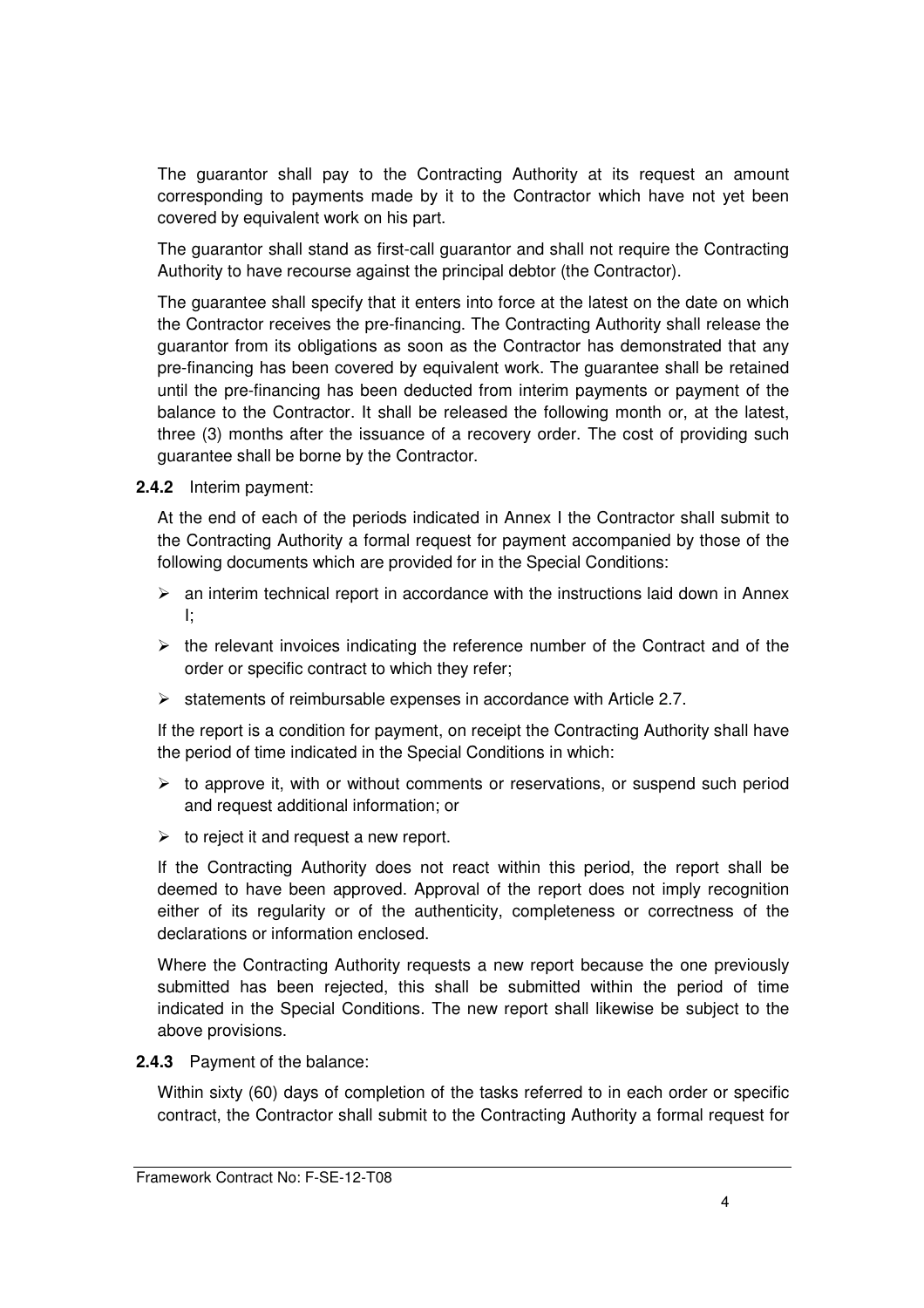payment accompanied by those of the following documents, which are provided for in the Special Conditions:

- a final technical report in accordance with the instructions laid down in Annex I;
- the relevant invoices indicating the reference number of the Contract and of the order or specific contract to which they refer;
- statements of reimbursable expenses in accordance with Article 2.7.

If the report is a condition for payment, on receipt the Contracting Authority shall have the period of time indicated in the Special Conditions in which:

- to approve it, with or without comments or reservations, or suspend such period and request additional information; or
- to reject it and request a new report.

If the Contracting Authority does not react within this period, the report shall be deemed to have been approved. Approval of the report does not imply recognition either of its regularity or of the authenticity, completeness or correctness of the declarations and information enclosed.

Where the Contracting Authority requests a new report because the one previously submitted has been rejected, this shall be submitted within the period of time indicated in the Special Conditions. The new report shall likewise be subject to the above provisions.

## **2.5 GENERAL PROVISIONS CONCERNING PAYMENTS**

- **2.5.1** Payments shall be deemed to have been made on the date on which the Contracting Authority's account is debited.
- **2.5.2** The payment periods referred to in Article 1.5 may be suspended by the Contracting Authority at any time if it informs the Contractor that his payment request is not admissible, either because the amount is not due or because the necessary supporting documents have not been properly produced. In case of doubt on the eligibility of the expenditure indicated in the payment request, the Contracting Authority may suspend the time limit for payment for the purpose of further verification, including an on-the-spot check, in order to ascertain, prior to payment, that the expenditure is eligible.

The Contracting Authority shall notify the Contractor accordingly and set out the reasons for the suspension by registered letter with acknowledgment of receipt or equivalent. Suspension shall take effect from the date of dispatch of the letter. The remainder of the period referred to in Article 1.5 shall begin to run again once the suspension has been lifted.

**2.5.3** In the event of late payment the Contractor shall be entitled to interest, provided the calculated interest exceeds EUR 200. In case interest does not exceed EUR 200, the Contractor may claim interest within two (2) months of receiving the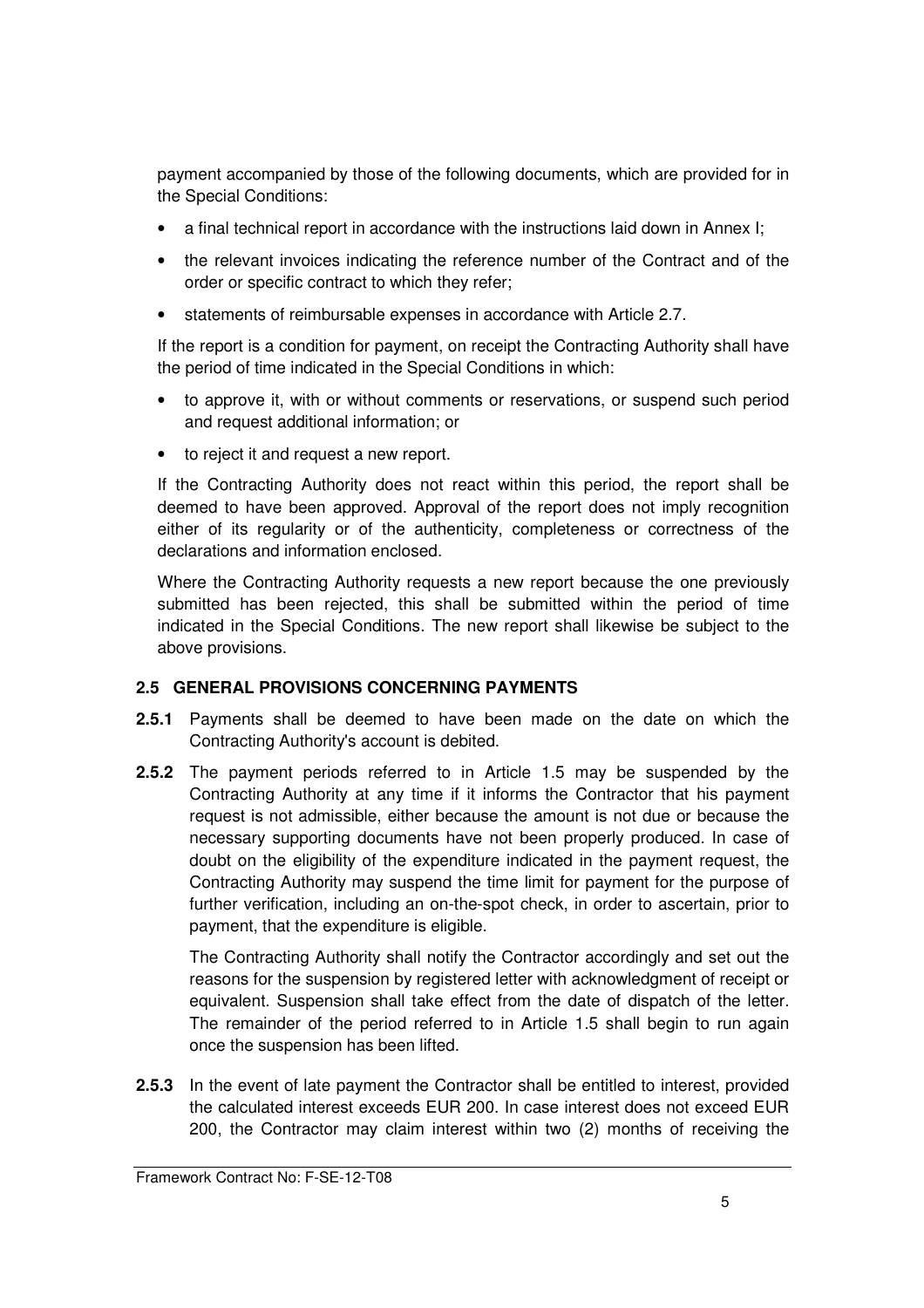payment. Interest shall be calculated at the rate applied by the European Central Bank to its most recent main refinancing operations ("the reference rate") plus seven percentage points ("the margin"). The reference rate in force on the first day of the month in which the payment is due shall apply. Such interest rate is published in the C series of the Official Journal of the European Union. Interest shall be payable for the period elapsing from the calendar day following expiry of the time limit for payment up to the day of payment. Suspension of payment by the Contracting Authority may not be deemed to constitute late payment.

#### **2.6 RECOVERY**

- **2.6.1** If total payments made exceed the amount actually due or if recovery is justified in accordance with the terms of the Contract, the Contractor shall reimburse the appropriate amount in euro on receipt of the debit note, in the manner and within the time limits set by the Contracting Authority.
- **2.6.2** In the event of failure to pay by the deadline specified in the request for reimbursement, the sum due shall bear interest at the rate indicated in Article 2.5.3. Interest shall be payable from the calendar day following the due date up to the calendar day on which the debt is repaid in full.
- **2.6.3** In the event of failure to pay by the deadline specified in the request for reimbursement, the Contracting Authority may, after informing the Contractor, recover amounts established as certain, of a fixed amount and due by offsetting, in cases where the Contractor also has a claim on the Union or the European Atomic Energy Community that is certain, of a fixed amount and due. The Contracting Authority may also claim against the guarantee, where provided for.

#### **2.7 REIMBURSEMENTS**

- **2.7.1** Where provided by the Special Conditions or by Annex I, the Contracting Authority shall reimburse the expenses that are directly connected with execution of the tasks on production of original supporting documents, including receipts and used tickets.
- **2.7.2** Travel and subsistence expenses shall be reimbursed, where appropriate, on the basis of the shortest itinerary.
- **2.7.3** Travel expenses shall be reimbursed as follows:
	- **a)** travel by air shall be reimbursed up to the maximum cost of an economy class ticket at the time of the reservation;
	- **b)** travel by boat or rail shall be reimbursed up to the maximum cost of a first class ticket;
	- **c)** travel by car shall be reimbursed at the rate of one first class rail ticket for the same journey and on the same day;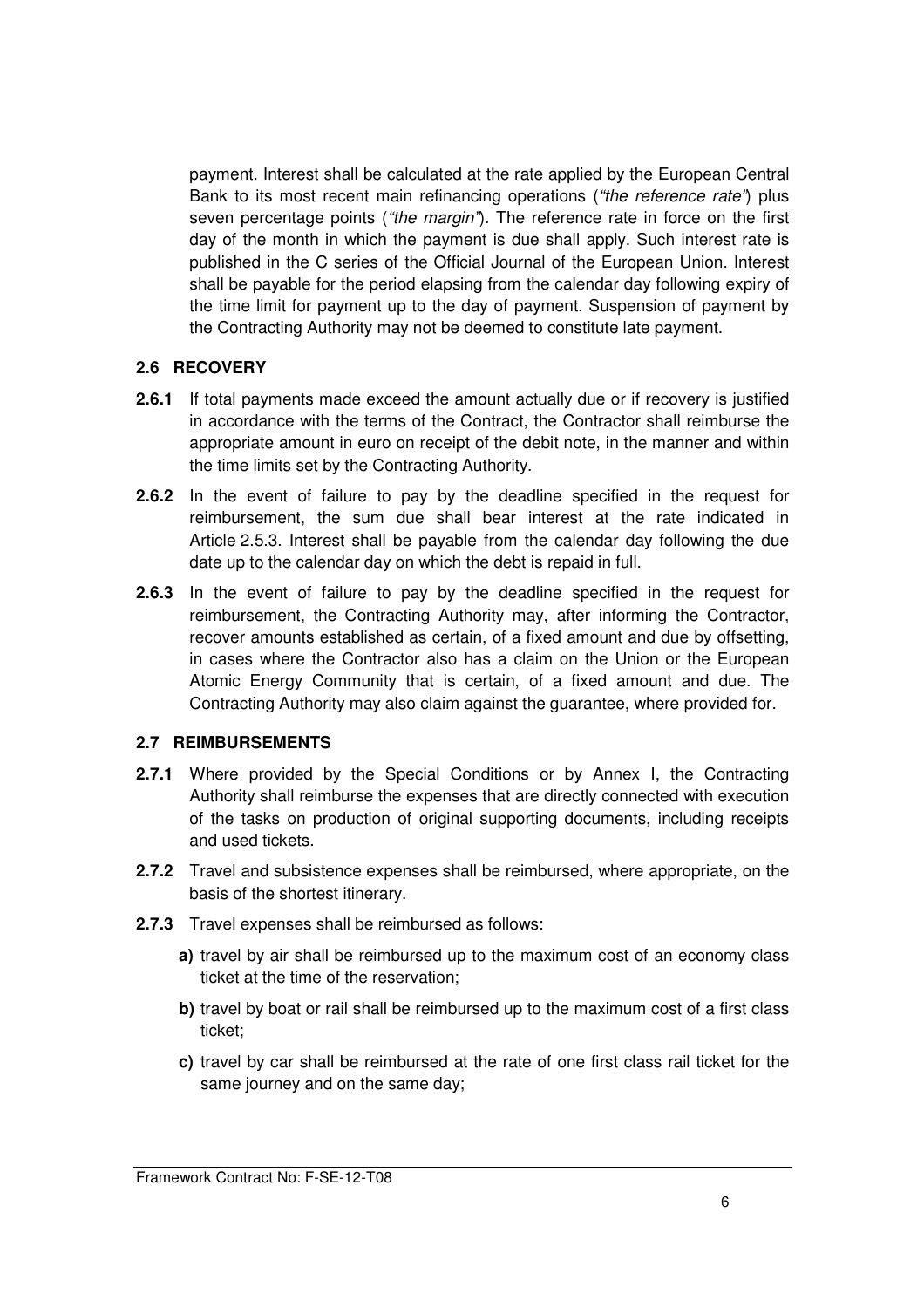- **d)** travel outside Union territory shall be reimbursed under the general conditions stated above provided the Contracting Authority has given its prior written agreement.
- **2.7.4** Subsistence expenses shall be reimbursed on the basis of a daily allowance as follows:
	- **a)** for journeys of less than 200 km (return trip) no subsistence allowance shall be payable;
	- **b)** daily subsistence allowance shall be payable only on receipt of a supporting document proving that the person concerned was present at the place of destination;
	- **c)** daily subsistence allowance shall take the form of a flat-rate payment to cover all subsistence expenses, including accommodation, meals, local transport, insurance and sundries;
	- **d)** daily subsistence allowance, where applicable, shall be reimbursed at the rate specified in Article 1.3.
- **2.7.5** The cost of shipment of equipment or unaccompanied luggage shall be reimbursed provided the Contracting Authority has given prior written authorisation.

## **2.8 OWNERSHIP OF THE RESULTS - INTELLECTUAL AND INDUSTRIAL PROPERTY**

Any results or rights thereon, including copyright and other intellectual or industrial property rights, obtained in performance of the Contract, shall be owned solely by the Union, which may use, publish, assign or transfer them as it sees fit, without geographical or other limitation, except where industrial or intellectual property rights exist prior to the Contract being entered into.

## **2.9 CONFIDENTIALITY**

- **2.9.1.** The Contractor undertakes to treat in the strictest confidence and not make use of or divulge to third parties any information or documents which are linked to performance of the Contract. The Contractor shall continue to be bound by this undertaking after completion of the tasks.
- **2.9.2.** The Contractor shall obtain from each member of his staff, board and directors an undertaking that they will respect the confidentiality of any information which is linked, directly or indirectly, to execution of the tasks and that they will not divulge to third parties or use for their own benefit or that of any third party any document or information not available publicly, even after completion of the tasks.

## **2.10 USE, DISTRIBUTION AND PUBLICATION OF INFORMATION**

**2.10.1** The Contractor shall authorise the Contracting Authority to process, use, distribute and publish, for whatever purpose, by whatever means and on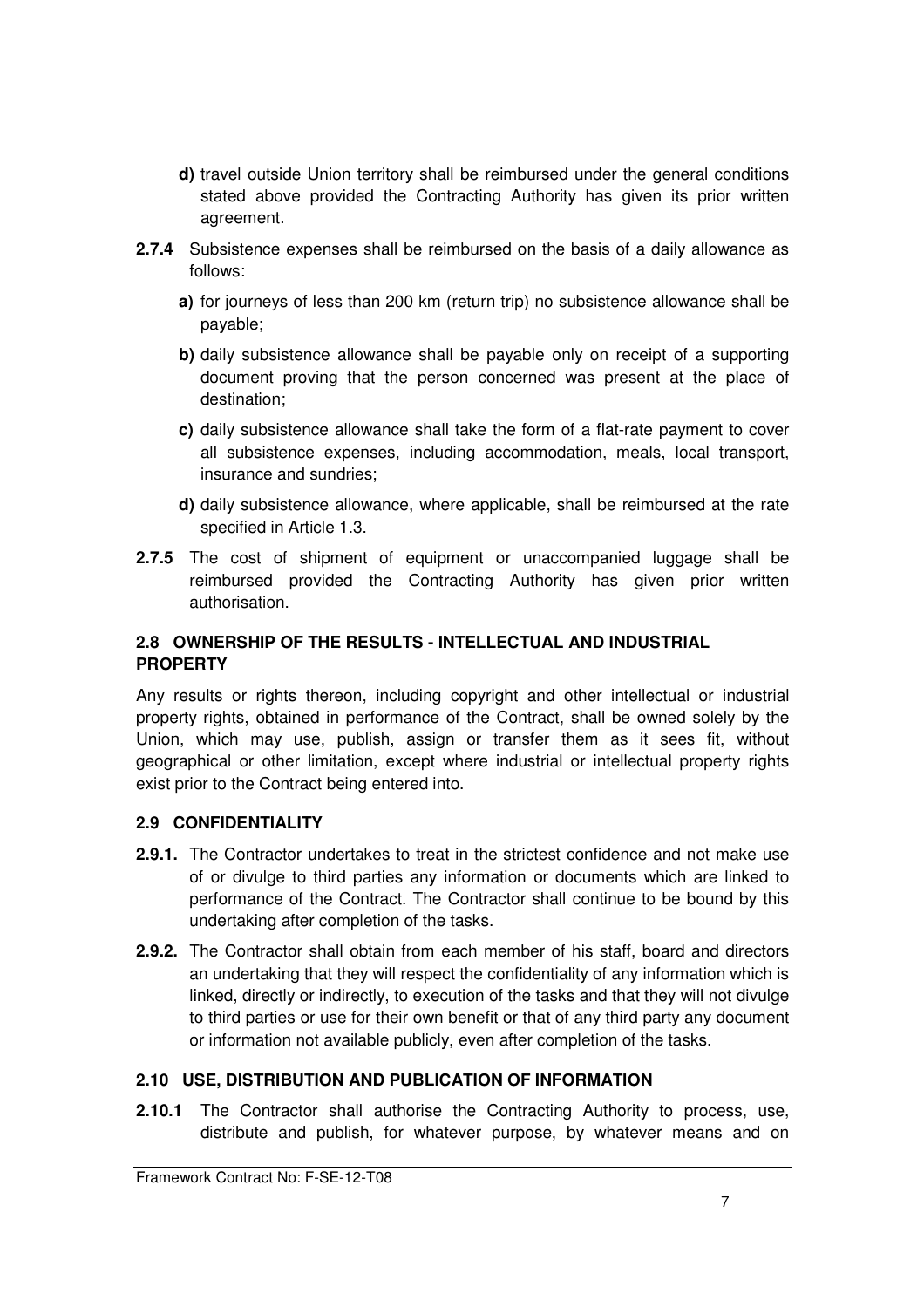whatever medium, any data contained in or relating to the Contract, in particular the identity of the Contractor, the subject matter, the duration, the amount paid and the reports. Where personal data is concerned, Article 1.9 shall apply.

- **2.10.2** Unless otherwise provided by the Special Conditions, the Contracting Authority shall not be required to distribute or publish documents or information supplied in performance of the Contract. If it decides not to publish the documents or information supplied, the Contractor may not have them distributed or published elsewhere without prior written authorisation from the Contracting Authority.
- **2.10.3** Any distribution or publication of information relating to the Contract by the Contractor shall require prior written authorisation from the Contracting Authority and shall mention the amount paid by the Union. It shall state that the opinions expressed are those of the Contractor only and do not represent the Contracting Authority's official position.
- **2.10.4** The use of information obtained by the Contractor in the course of the Contract for purposes other than its performance shall be forbidden, unless the Contracting Authority has specifically given prior written authorisation to the contrary.

## **2.11 TAXATION**

- **2.11.1** The Contractor shall have sole responsibility for compliance with the tax laws which apply to him. Failure to comply shall make the relevant invoices invalid.
- **2.11.2** The Contractor recognises that the Contracting Authority is, as a rule, exempt from all taxes and duties, including value added tax (VAT), pursuant to the provisions of Articles 3 and 4 of the Protocol on the Privileges and Immunities of the European Union.
- **2.11.3** The Contractor shall accordingly complete the necessary formalities with the relevant authorities to ensure that the goods and services required for performance of the Contract are exempt from taxes and duties, including VAT.
- **2.11.4** Invoices presented by the Contractor shall indicate his place of taxation for VAT purposes and shall specify separately the amounts not including VAT and the amounts including VAT.

## **2.12 FORCE MAJEURE**

**2.12.1** Force majeure shall mean any unforeseeable and exceptional situation or event beyond the control of the contracting parties which prevents either of them from performing any of their obligations under the Contract, was not due to error or negligence on their part or on the part of a subcontractor, and could not have been avoided by the exercise of due diligence. Defects in equipment or material or delays in making it available, labour disputes, strikes or financial problems cannot be invoked as force majeure unless they stem directly from a relevant case of force majeure.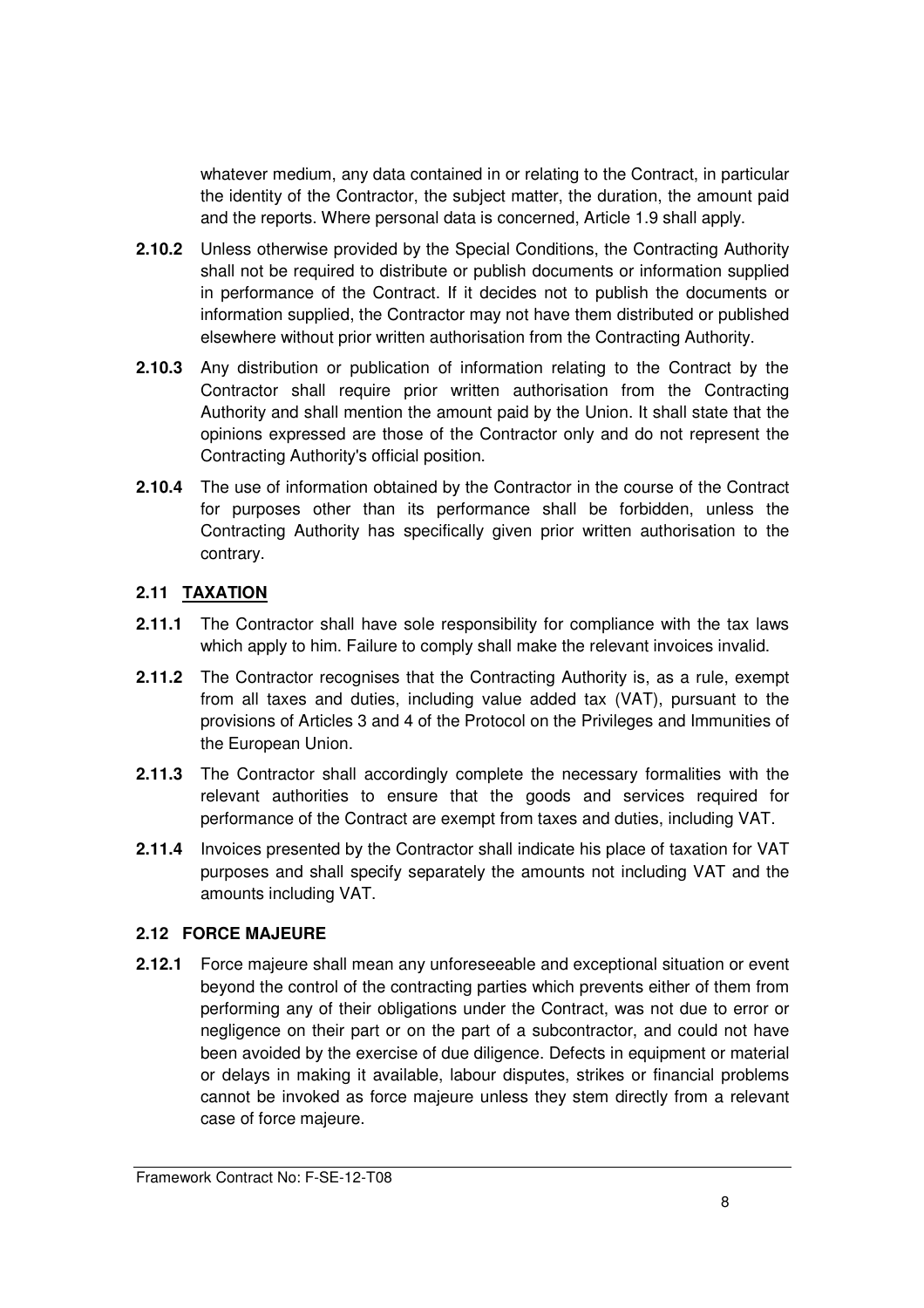- **2.12.2** Without prejudice to the provisions of Article 2.1.8, if either contracting party is faced with force majeure, it shall notify the other party without delay by registered letter with acknowledgment of receipt or equivalent, stating the nature, likely duration and foreseeable effects.
- **2.12.3** Neither contracting party shall be held in breach of its contractual obligations if it has been prevented from performing them by force majeure. Where the Contractor is unable to perform his contractual obligations owing to force majeure, he shall have the right to remuneration only for tasks actually executed.
- **2.12.4** The contracting parties shall take the necessary measures to reduce damage to a minimum.

## **2.13 SUBCONTRACTING**

- **2.13.1** The Contractor shall not subcontract without prior written authorisation from the Contracting Authority nor cause the Contract to be performed in fact by third parties.
- **2.13.2** Even where the Contracting Authority authorises the Contractor to subcontract to third parties, he shall none the less remain bound by his obligations to the Contracting Authority under the Contract and shall bear exclusive liability for proper performance of the Contract.
- **2.13.3** The Contractor shall make sure that the subcontract does not affect rights and guarantees to which the Contracting Authority is entitled by virtue of the Contract, notably Article 2.17.

## **2.14 ASSIGNMENT**

- **2.14.1** The Contractor shall not assign the rights and obligations arising from the Contract, in whole or in part, without prior written authorisation from the Contracting Authority.
- **2.14.2** In the absence of the authorisation referred to in 1 above, or in the event of failure to observe the terms thereof, assignment by the Contractor shall not be enforceable against and shall have no effect on the Contracting Authority.

## **2.15 TERMINATION BY THE CONTRACTING AUTHORITY**

- **2.15.1** The Contracting Authority may terminate the Contract or a pending order or specific contract in the following circumstances:
- (a) where the Contractor is being wound up, is having his affairs administered by the courts, has entered into an arrangement with creditors, has suspended business activities, is the subject of proceedings concerning those matters, or is in any analogous situation arising from a similar procedure provided for in national legislation or regulations;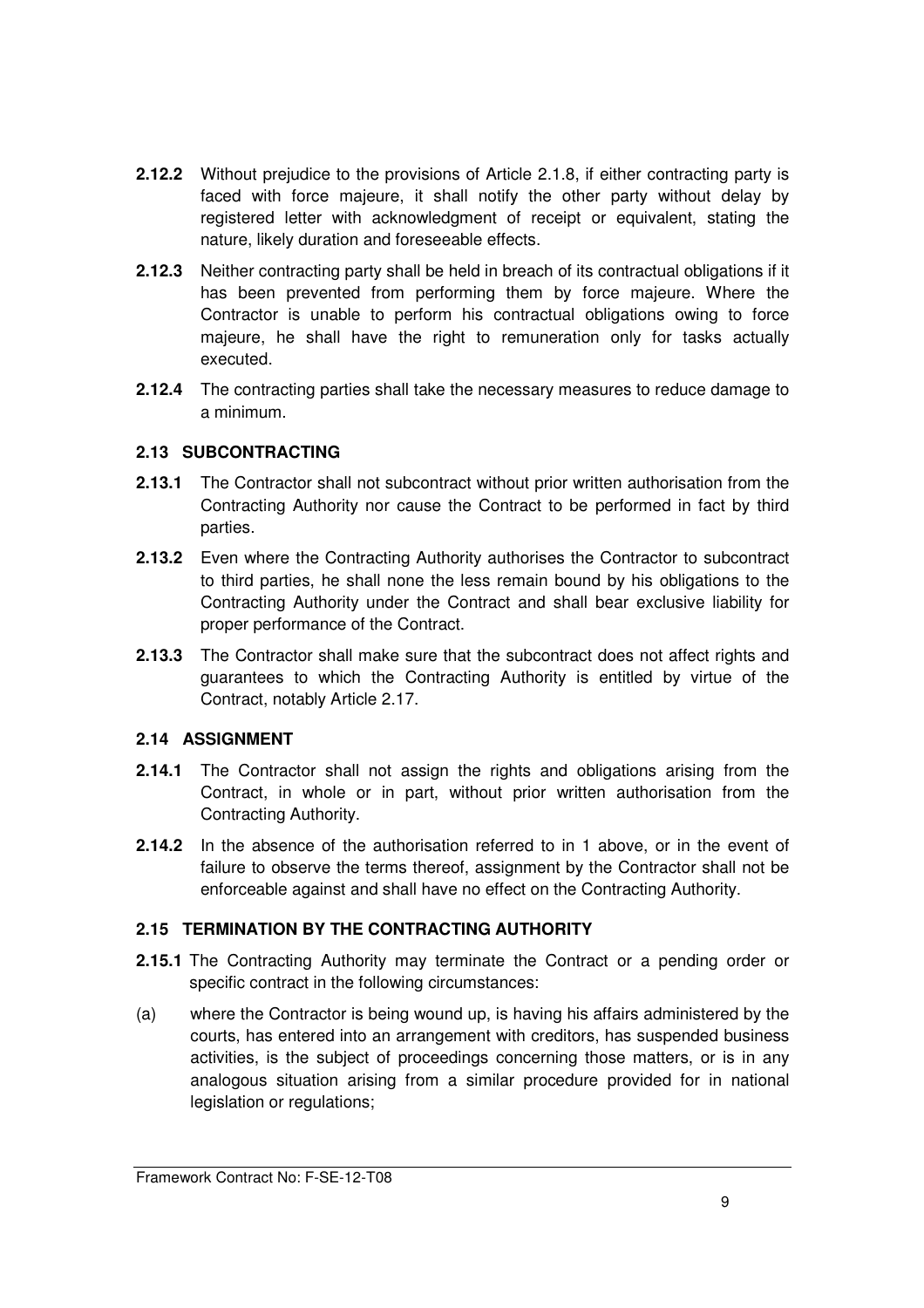- (b) where the Contractor has not fulfilled obligations relating to the payment of social security contributions or the payment of taxes in accordance with the legal provisions of the country in which he is established or with those of the country applicable to the Contract or those of the country where the Contract is to be performed;
- (c) where the Contracting Authority has evidence or seriously suspects the Contractor or any related entity or person, of professional misconduct;
- (d) where the Contracting Authority has evidence or seriously suspects the Contractor or any related entity or person, of fraud, corruption, involvement in a criminal organisation or any other illegal activity detrimental to the Union's financial interests;
- (e) where the Contracting Authority has evidence or seriously suspects the Contractor or any related entity or person, of substantial errors, irregularities or fraud in the award procedure or the performance of the Contract;
- (f) where the Contractor is in breach of his obligations under Article 2.3;
- (g) where the Contractor was guilty of misrepresentation in supplying the information required by the Contracting Authority as a condition of participation in the Contract procedure or failed to supply this information;
- (h) where a change in the Contractor's legal, financial, technical or organisational situation could, in the Contracting Authority's opinion, have a significant effect on the performance of the Contract;
- (i) where execution of the tasks under a pending order or a specific contract has not actually commenced within fifteen (15) days<sup>1</sup> of the date foreseen, and the new date proposed, if any, is considered unacceptable by the Contracting Authority;
- (j) where the Contractor is unable, through his own fault, to obtain any permit or licence required for performance of the Contract;
- (k) where the Contractor, after receiving formal notice in writing to comply, specifying the nature of the alleged failure, and after being given the opportunity to remedy the failure within a reasonable period following receipt of the formal notice, remains in serious breach of his contractual obligations;
- (l) when due to the termination of the contract with one or more of the contractors there is no minimum required competition within the multiple framework contract with reopening of competition.
- **2.15.2** In case of force majeure, notified in accordance with Article 2.12, either contracting party may terminate the Contract, where performance thereof cannot be ensured for a period corresponding to at least to one fifth of the period laid down in Article 1.2.3.

-

<sup>&</sup>lt;sup>1</sup> This period can be modified in the Special Conditions depending on the nature of the contract.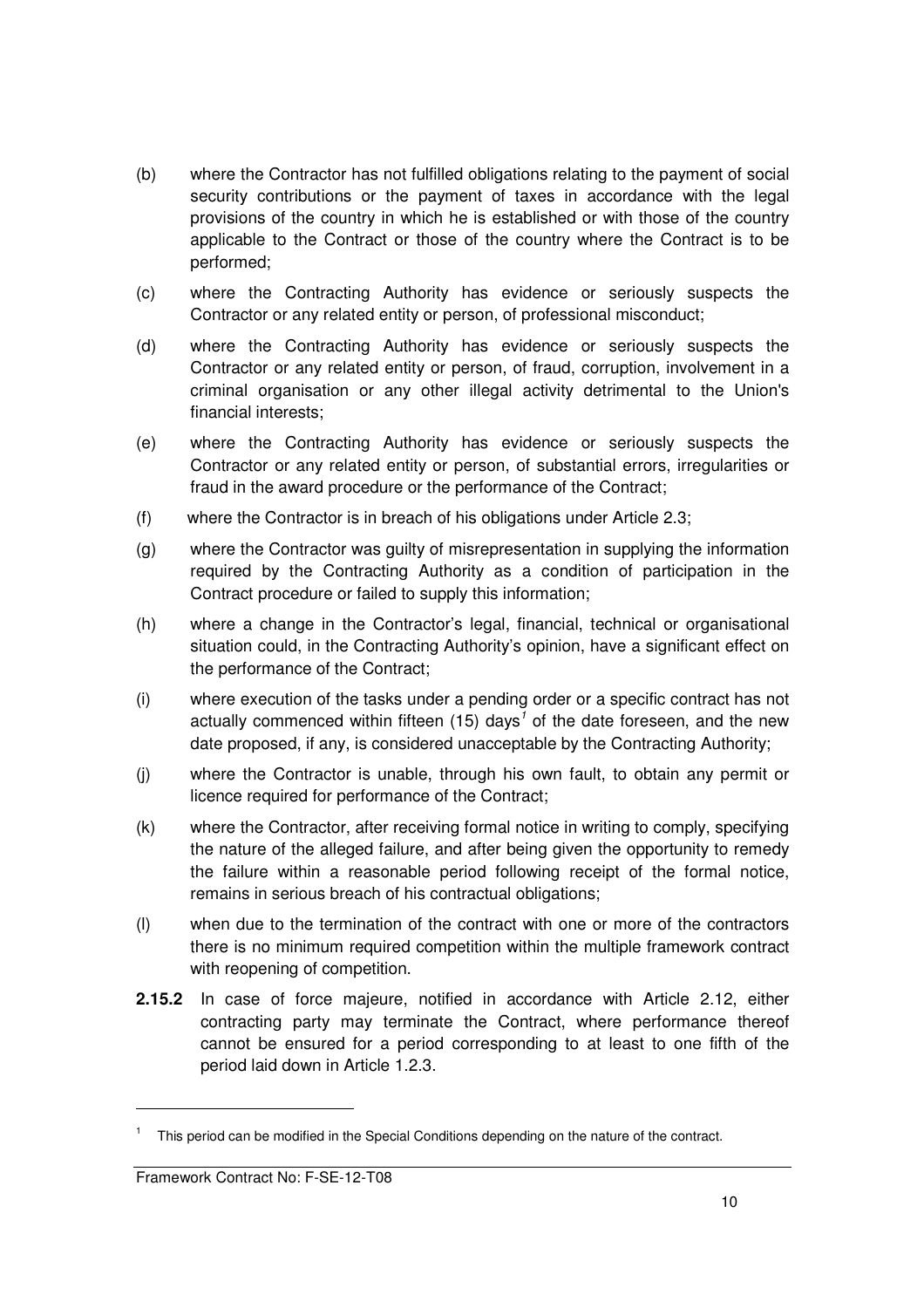**2.15.3** Prior to termination under point c), d), e), h) or k), the Contractor shall be given the opportunity to submit his observations.

Termination shall take effect on the date on which a registered letter with acknowledgment of receipt terminating the Contract is received by the Contractor, or on any other date indicated in the letter of termination.

**2.15.4** Consequences of termination:

In the event of the Contracting Authority terminating the Contract or a pending order or specific contract in accordance with this Article and without prejudice to any other measures provided for in the Contract, the Contractor shall waive any claim for consequential damages, including any loss of anticipated profits for uncompleted work. On receipt of the letter terminating the Contract, the Contractor shall take all appropriate measures to minimise costs, prevent damage, and cancel or reduce his commitments. He shall draw up the documents required by the Special Conditions for the tasks executed up to the date on which termination takes effect, within a period not exceeding sixty (60) days from that date.

The Contracting Authority may claim compensation for any damage suffered and recover any sums paid to the Contractor under the Contract.

On termination the Contracting Authority may engage any other contractor to execute or complete the services. The Contracting Authority shall be entitled to claim from the Contractor all extra costs incurred in doing so, without prejudice to any other rights or guarantees enforceable under the Contract.

## **2.15A SUBSTANTIAL ERRORS, IRREGULARITIES AND FRAUD ATTRIBUTABLE TO THE CONTRACTOR**

Where, after the award of the Contract, the award procedure or the performance of the Contract prove to have been subject to substantial errors, irregularities or fraud, and where such errors, irregularities or fraud are attributable to the Contractor, the Contracting Authority may refuse to make payments, may recover amounts already paid or may terminate all the contracts concluded with the Contractor, in proportion to the seriousness of the errors, irregularities or fraud.

## **2.16 LIQUIDATED DAMAGES**

Should the Contractor fail to perform his obligations under the Contract within the time limits set by the Contract, then, without prejudice to the Contractor's actual or potential liability incurred in relation to the Contract or to the Contracting Authority's right to terminate the Contract, the Contracting Authority may decide to impose liquidated damages of 0.2% of the amount of the relevant purchase per calendar day of delay. The Contractor may submit arguments against this decision within thirty (30) days of notification by registered letter with acknowledgement of receipt or equivalent. In the absence of reaction on his part or of written withdrawal by the Contracting Authority within thirty (30) days of the receipt of such arguments, the decision imposing the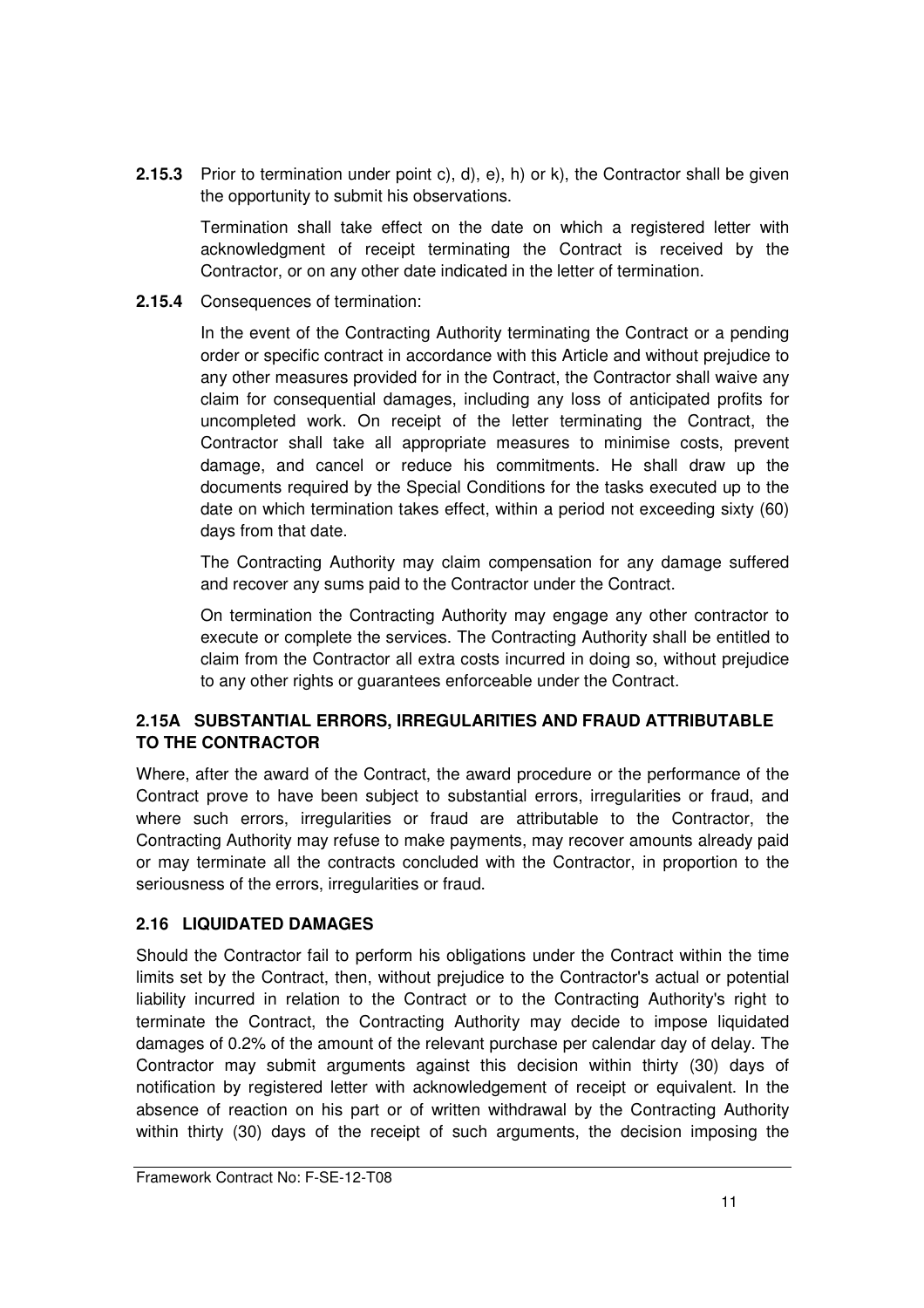liquidated damages shall become enforceable. These liquidated damages shall not be imposed where there is provision for interest for late completion. The Contracting Authority and the Contractor expressly acknowledge and agree that any sums payable under this Article are in the nature of liquidated damages and not penalties, and represent a reasonable estimate of fair compensation for the losses that may be reasonably anticipated from such failure to perform obligations.

## **2.17 CHECKS AND AUDITS**

- **2.17.1** Pursuant to Article 142 of the Financial Regulation applicable to the general budget of the European Communities, the Court of Auditors shall be empowered to audit the documents held by the natural or legal persons receiving payments from the budget of the Union from signature of the Contract up to five (5) years after payment of the balance of the last implementation.
- **2.17.2** The Contracting Authority or an outside body of its choice shall have the same rights as the Court of Auditors for the purpose of checks and audits limited to compliance with contractual obligations from signature of the Contract up to five (5) years after payment of the balance of the last implementation.
- **2.17.3** In addition, the European Anti-Fraud Office may carry out on-the-spot checks and inspections in accordance with Council Regulation (Euratom, EC) No 2185/96 and Parliament and Council Regulation (EC) No 1073/1999 from signature of the Contract up to five (5) years after payment of the balance of the last implementation.

## **2.18 AMENDMENTS**

Any amendment to the Contract shall be the subject of a written agreement concluded by the contracting parties. An oral agreement shall not be binding on the contracting parties. An order or a specific contract may not be deemed to constitute an amendment to the Contract.

## **2.19 SUSPENSION OF THE CONTRACT**

Without prejudice to the Contracting Authority's right to terminate the Contract, the Contracting Authority may at any time and for any reason suspend execution of the Contract, pending orders or specific contracts or any part thereof. Suspension shall take effect on the day the Contractor receives notification by registered letter with acknowledgment of receipt or equivalent, or at a later date where the notification so provides. The Contracting Authority may at any time following suspension give notice to the Contractor to resume the work suspended. The Contractor shall not be entitled to claim compensation on account of suspension of the Contract, of the orders or specific contracts, or of part thereof.

## **SIGNATURES**

For the Contractor, **For the Contracting Authority,** For the Contracting Authority,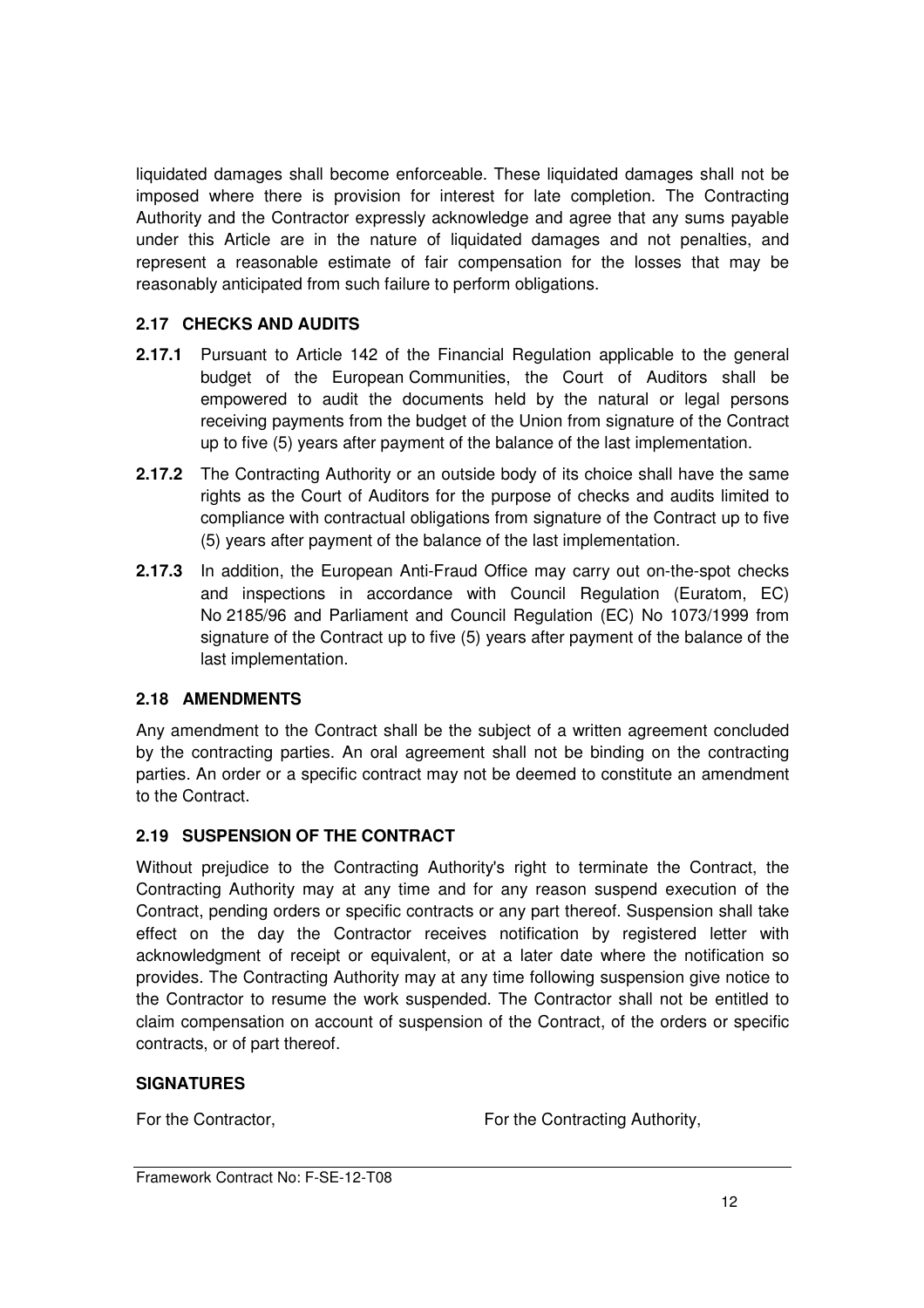| [name]                   |       | [name]               |
|--------------------------|-------|----------------------|
| [function]               |       | [function]           |
|                          |       |                      |
|                          |       | signature[s]:        |
| Done at                  | date: | Done at Vienna date: |
| In duplicate in English. |       |                      |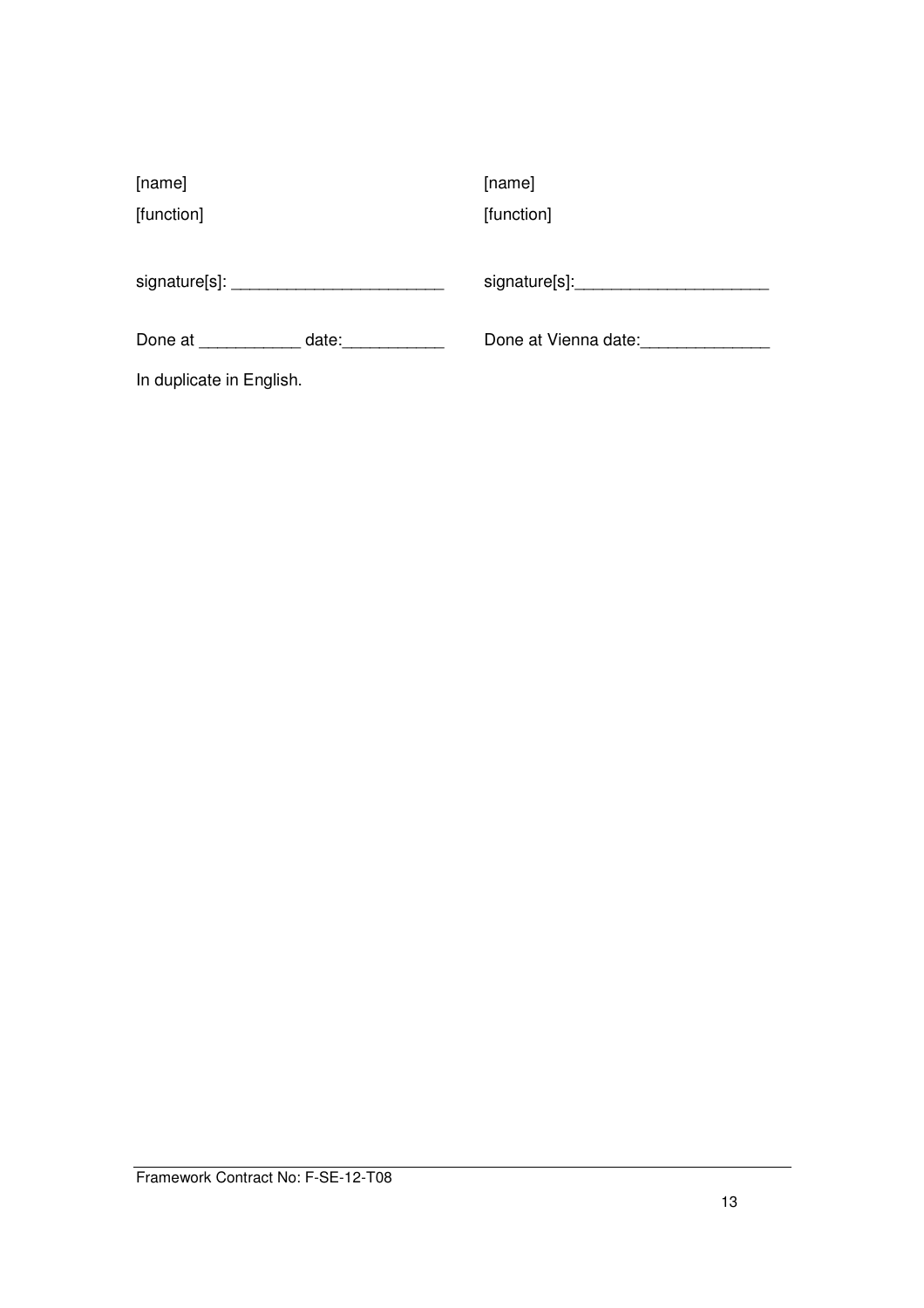# **ANNEX I**

## **Tender and Technical Specifications, including clarifications during tendering**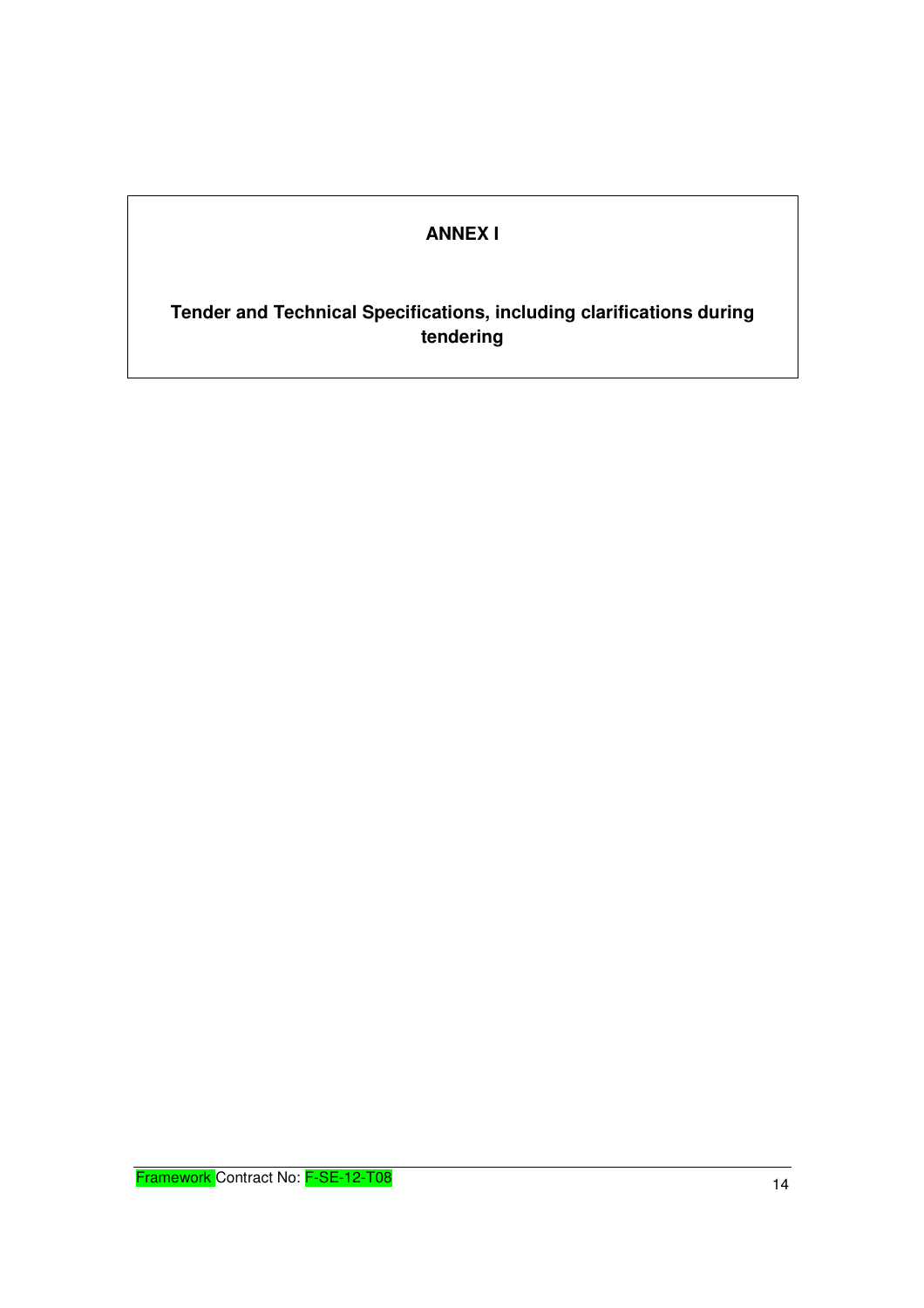## **ANNEX II**

**Contractor's Tender, including clarifications during evaluation of the tender**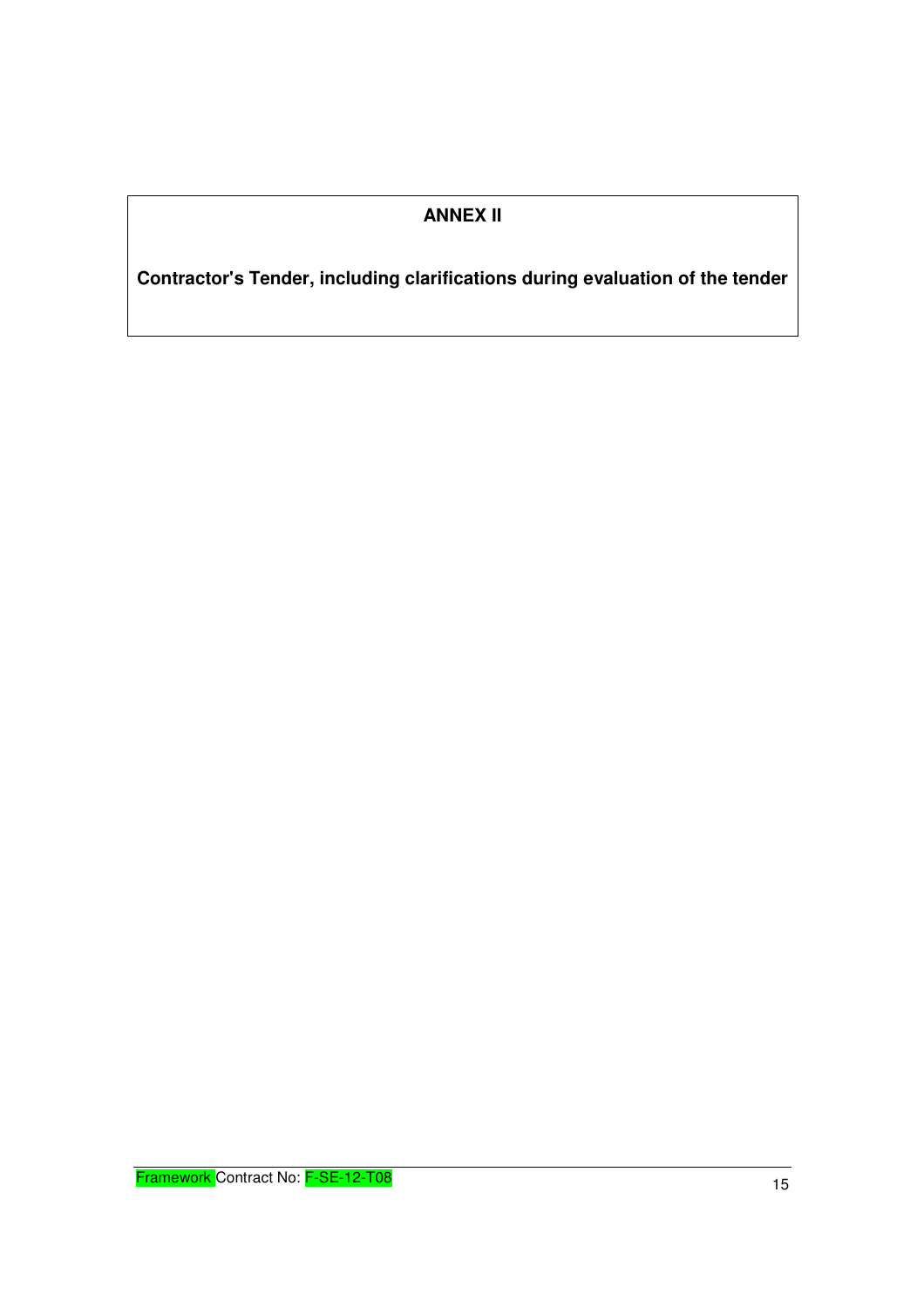## **ANNEX III**

## **Specific Contract/Order Form**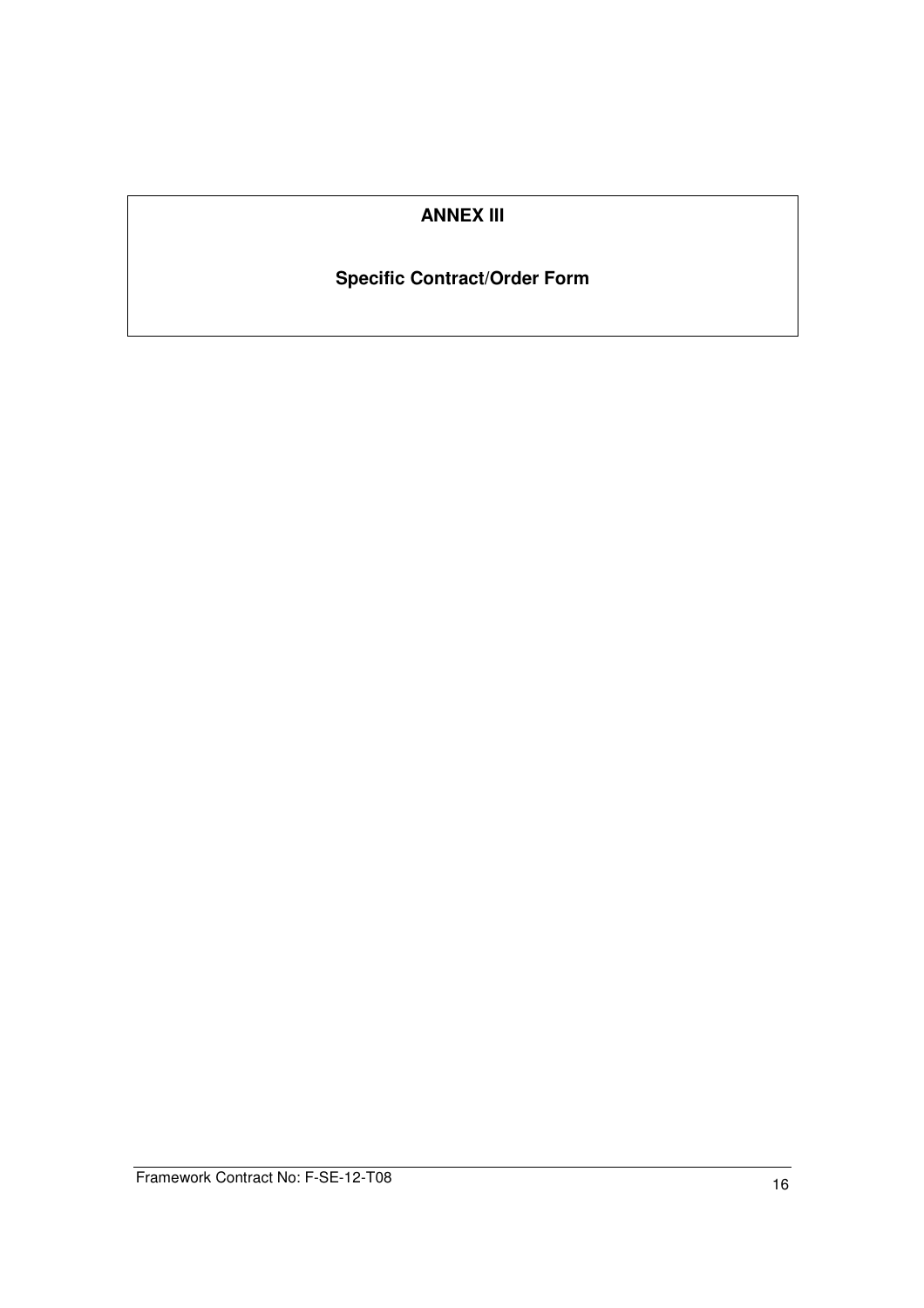## **ANNEX IV**

# **Bank Identification Form and Legal Entities File**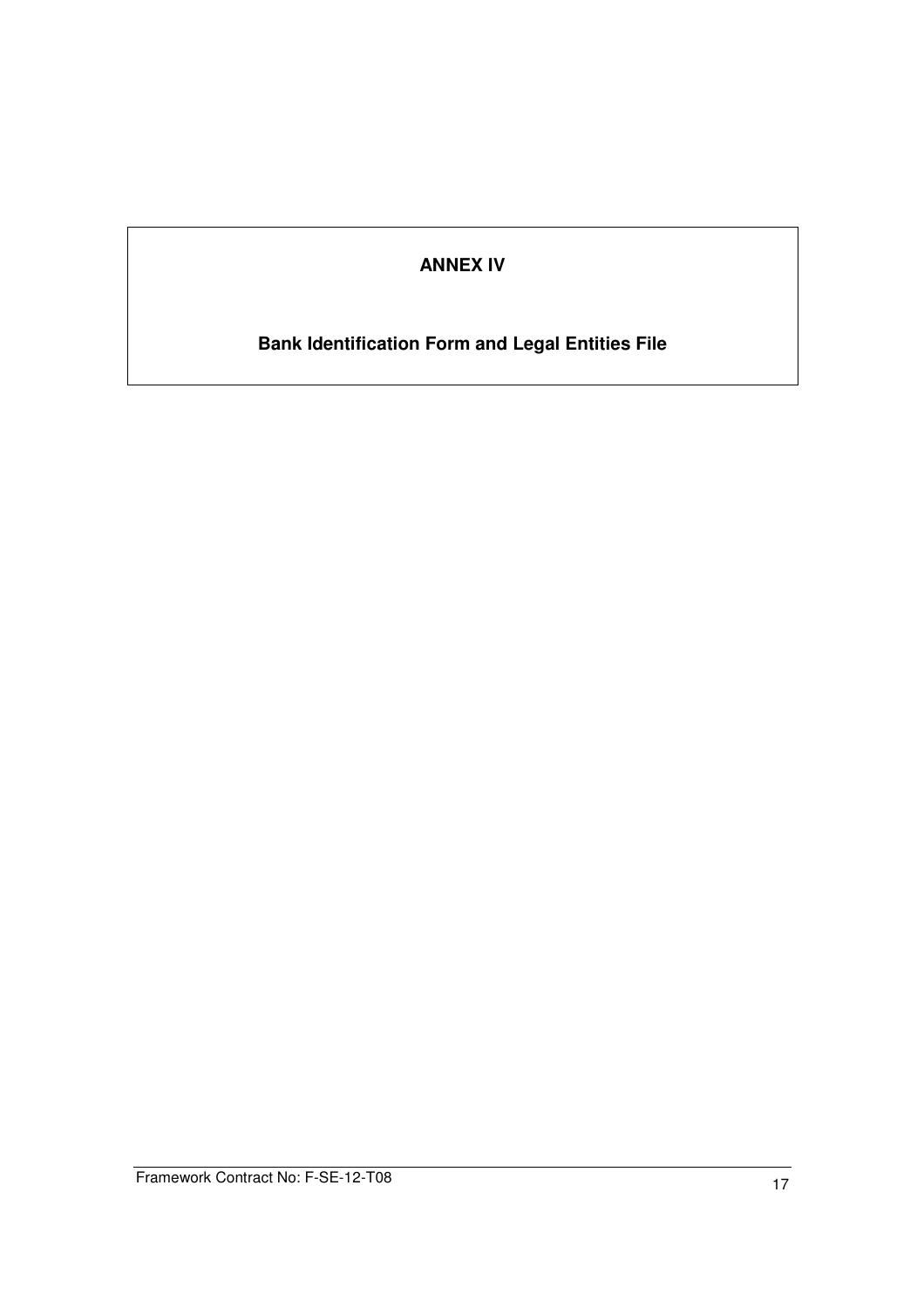# **ANNEX V**

## **Certificate of Conformity/Task Acceptance Form**